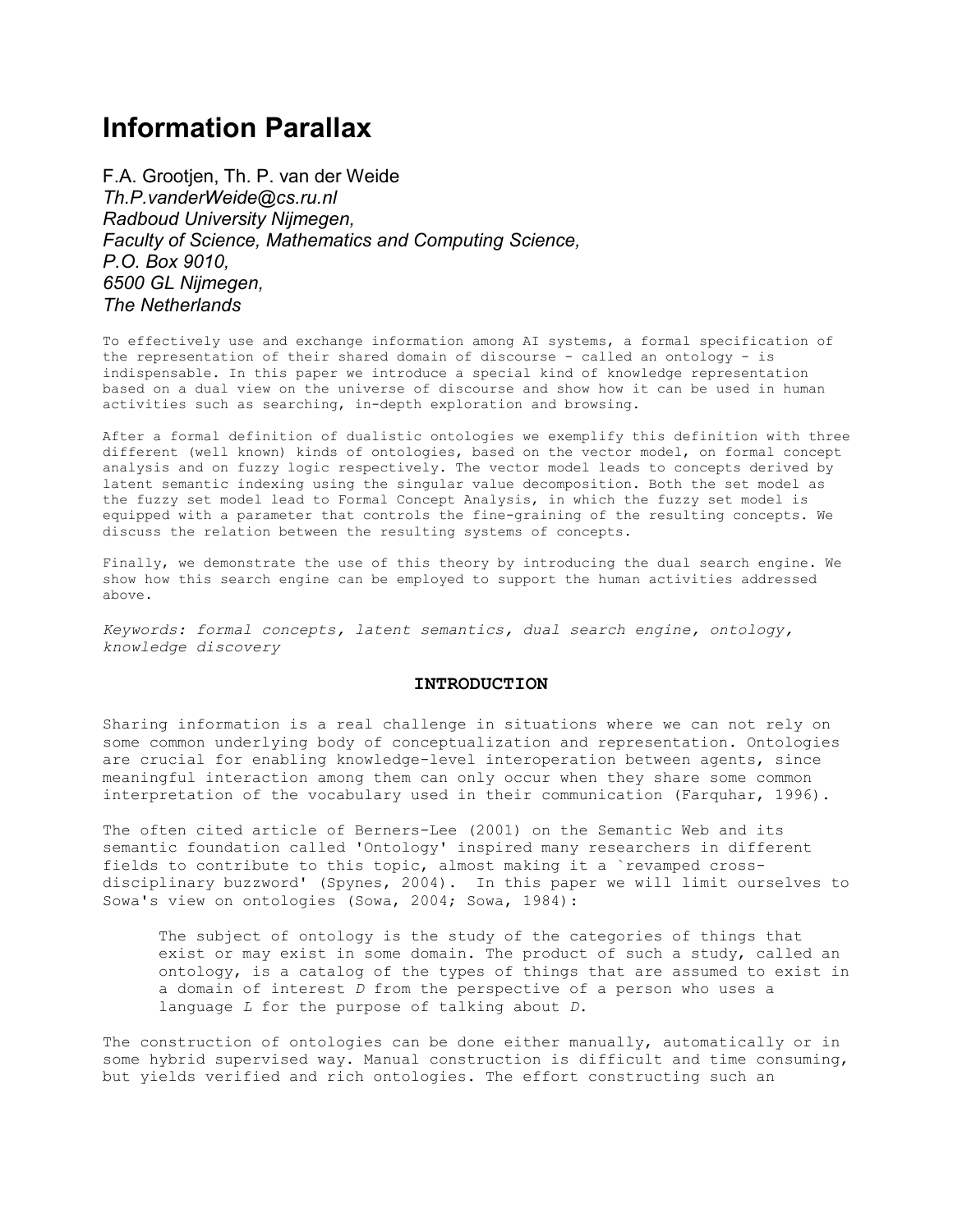ontology may be reduced by using a tool (Noy, 2001; Farquhar, 1996}, or by reusing other ontologies (Gruber, 1992).

Automatically (or fully unsupervised) constructed ontologies will be less detailed and may contain errors but are labor free and may even be evolutionary (adapting to the changing situation). Furthermore, in some application areas small errors and mismatches in the ontology do not lead to dramatic effects. An example of such an area is Information Retrieval.

This paper will present a formal, constructive and usable approach to unsupervised generation of concepts (or categories). Just like parallax is used to measure distance between celestial bodies, the dual perspective view on the universe of discourse creates an extra dimension which is visualized by concepts. This is referred to as Information Parallax.

In this paper we will study ontologies from the Information Retrieval point of view, but the theory can be applied to other fields as well. In the classic retrieval situation there is a searcher with an information need, and a system that is (hopefully) able to supply the information the searcher is looking for.

In order to solve the retrieval problem the system somehow has to determine the relevance of each information item. Of course, without feedback from the searcher the system is only able to do an 'educated guess' about the relevancy. Judging the relevancy of each information item can be simplified by using an ontology, especially if this ontology corresponds with the searcher's view on the universe of discourse.

A searcher can express an information need in several ways: the searcher may select or present a relevant information object (also referred to as a document), or formulate the information need by a combination of search terms (a query). In practice, searchers find it difficult to provide a proper query formulation, but have no problems in recognizing a document as being relevant. According to Taylor (1968), the following levels of information need may be distinguished:

- 1. The visceral need: the searcher experiences unconsciously something is missing. We assume the searcher at this stage is capable to recognize (at least) some characteristics of what could satisfy this need.
- 2. The conscious need: the searcher is aware of this need, and can judge the relevance of documents. At this stage the searcher may start to actively search for ways to satisfy the need.
- 3. The formalized need: the searcher has some either implicit or explicit formulation of the need. In case of an implicit formulation, a searcher can judge the relevance of description of the need. This assumption is the motivation for the mechanism of Query by Navigation.
- 4. The compromised need: a compromise of the best product composition from the actual assortment.

It will become apparent that dualistic ontologies can support the searcher on all these levels of information need.

From an abstract point of view, the information retrieval problem may be seen as a semantics transformation problem. We assume a searcher to have some mental model of the world. It is within this model that a searcher is aware of a knowledge gap. The searcher will try to find information objects that help the searcher to fill this gap. In order to facilitate finding information objects, a typical solution is to construct a catalogue which offers the searcher the opportunity to have a more directed avenue for search.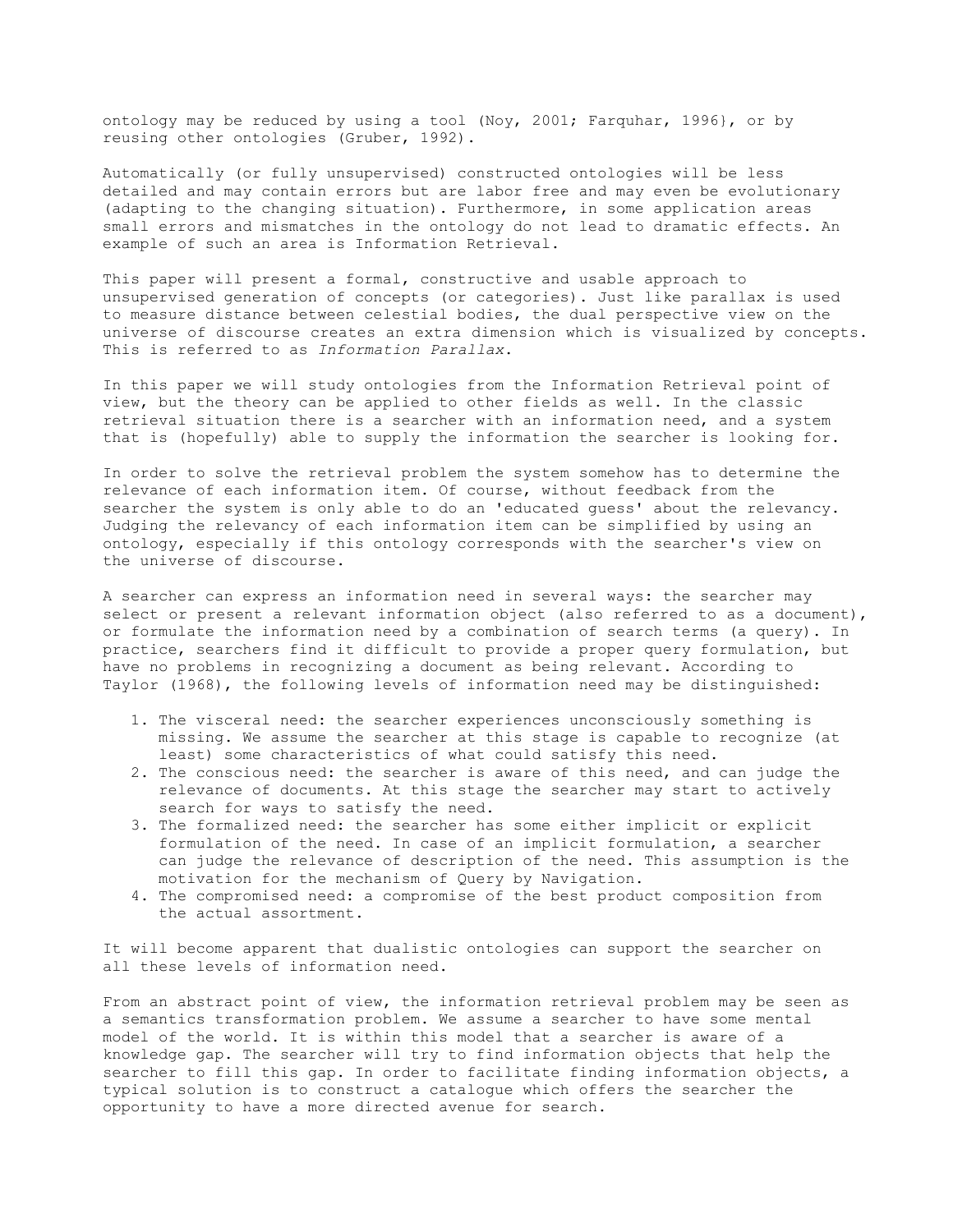

Figure 1. Different models of the real world

Traditionally (see Salton, 1983), Information Retrieval systems try to relate a set of descriptors (or terms) with a set of information objects (or documents). Since single terms have only limited descriptive power, IR systems allow individual terms to be combined into bigger semantic units. These units as referred to as intensional (meaning) objects. How terms are combined to form intensional objects depends on the actual IR system. Likewise, a combination of documents will be called an extensional (meaning) object. We will call an IR system dual if it can transform intensional objects into extensional objects, and vice versa. In general, we will use the term dualistic system for such a system. To demonstrate the look and feel of a realistic system, we present DUALITY (see figure 2 and section 4).

An example of an intensional object is a query while an example of an extensional object is the outcome of search. We will use the terms query and search result as alternative terms for intensional and extensional objects respectively. Being a combination of terms, intensional objects can be used to capture the meaning of a document, while extensional objects (being a combination of documents) can be used to capture the meaning of a term. As such, a dualistic system may be seen as a mutual semantics assigning system.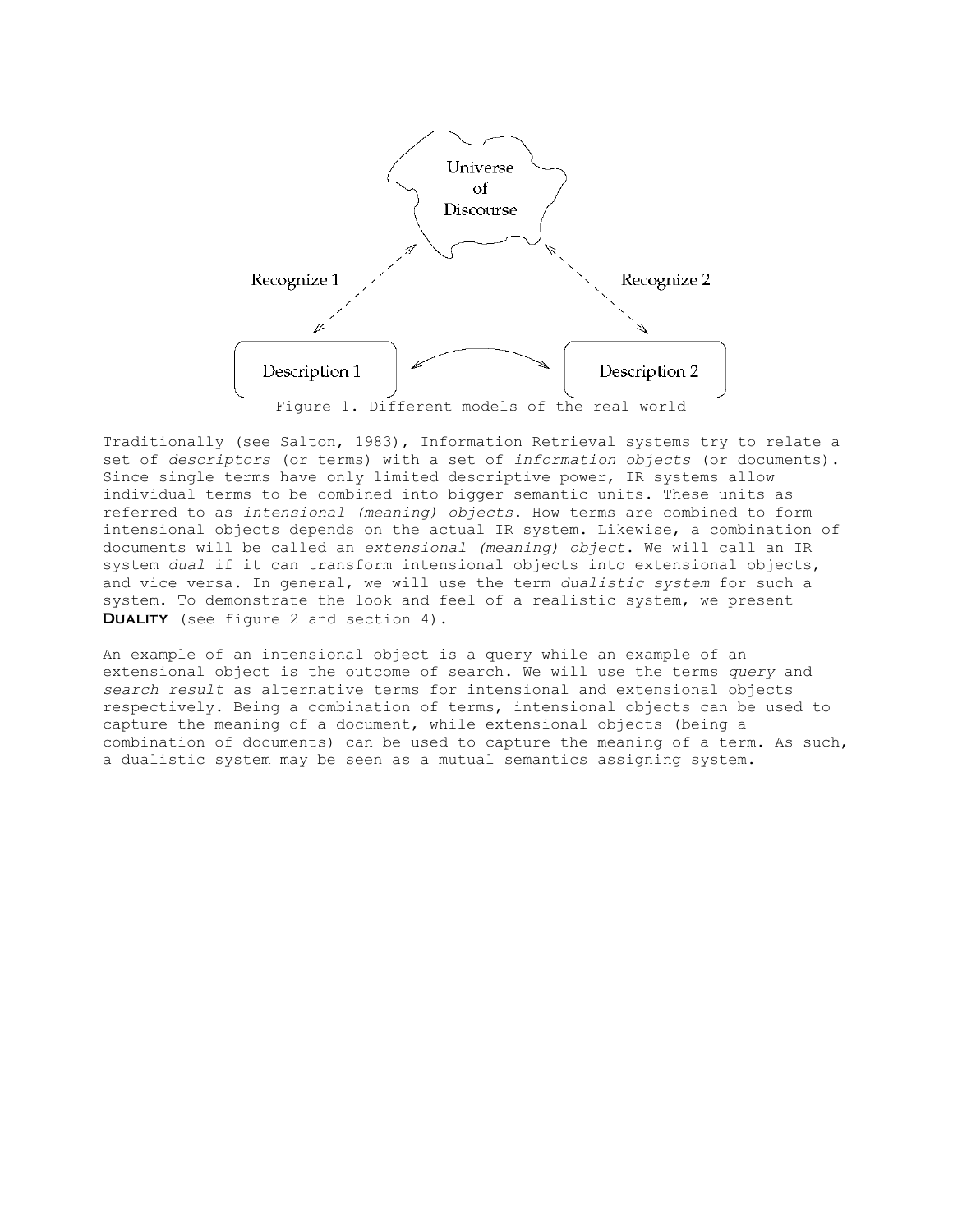| <b>Duality - Microsoft Internet Explorer</b>                     |                                                                 |  |  |  |  |  |
|------------------------------------------------------------------|-----------------------------------------------------------------|--|--|--|--|--|
| Edit<br>Eile<br><b>Favorites</b><br><b>Tools</b><br>Help<br>View |                                                                 |  |  |  |  |  |
| E).<br>) Search<br>Back $\star$                                  | $\boldsymbol{\varkappa}$<br>$\boldsymbol{\mathcal{P}}$<br>Links |  |  |  |  |  |
|                                                                  |                                                                 |  |  |  |  |  |
|                                                                  |                                                                 |  |  |  |  |  |
| TM                                                               |                                                                 |  |  |  |  |  |
| <b>Dua</b>                                                       |                                                                 |  |  |  |  |  |
|                                                                  |                                                                 |  |  |  |  |  |
|                                                                  |                                                                 |  |  |  |  |  |
|                                                                  |                                                                 |  |  |  |  |  |
| high speed aircraft                                              |                                                                 |  |  |  |  |  |
| Search                                                           |                                                                 |  |  |  |  |  |
| @ 2004 Duality - Cranfield collection - Powered by BRIGHT        |                                                                 |  |  |  |  |  |
|                                                                  |                                                                 |  |  |  |  |  |
|                                                                  |                                                                 |  |  |  |  |  |
| Local intranet<br>Done                                           | h,                                                              |  |  |  |  |  |
| 2. Initial<br>Figure<br>query                                    |                                                                 |  |  |  |  |  |

The principle of alternating between the intensional and extensional view of an information need has been employed to some extent in previous work. In the probabilistic model of information retrieval (see Führ, 1989), a searcher is offered a sample set of documents. This extensional object is inspected by the searcher, and the relevant documents are marked. From this marking the retrieval system derives an intensional view on the information need. The system uses this intensional object to derive (using statistical techniques) a new extensional object, and offers this to the searcher for evaluation, etc. The probabilistic model may be seen as a one-sided dualistic system.

In Hearst (1996) a user interface for information retrieval based on the scatter-gather technique has been introduced. The system makes a limited classification of the collection, and presents this classification to the searcher. The searcher then selects the appropriate classes, after which the procedure is repeated on sub-collection consisting of the selected classes. In this procedure, the extensional objects subsets of the document collection, and the intensional objects consist of the summarizations of those classes.

In this paper, we focus on dualistic systems. In section 2 we show how different views on the real world can be combined to recognize concepts as semantic fixed points. We provide a formal definition and discuss some properties. In section 3.1 we focus on the interpretation of concepts in the context of the vector model, and find a relation with the latent semantic indexing approach (see Deerwester, 1990). This approach is based on the singular value decomposition, usually applied when noise removal is an issue. In section 3.2 we study concepts in the set model, and find the relation with formal concept analysis (see Ganter, 1996). This approach is very fine-grained, and can be used to find a needle in the haystack. In section 3.3 the fuzzy set model and fuzzy logic are the basis the formal concept approach is generalized, to cover some degree of uncertainty. This degree is a parameter steering the trade-off between granularity and (computational) complexity. In section 4 we apply this general theory by introducing the dual search engine **DUALITY**, and show the validity of the approach taken in this paper. Finally, in section 5 we present some conclusions.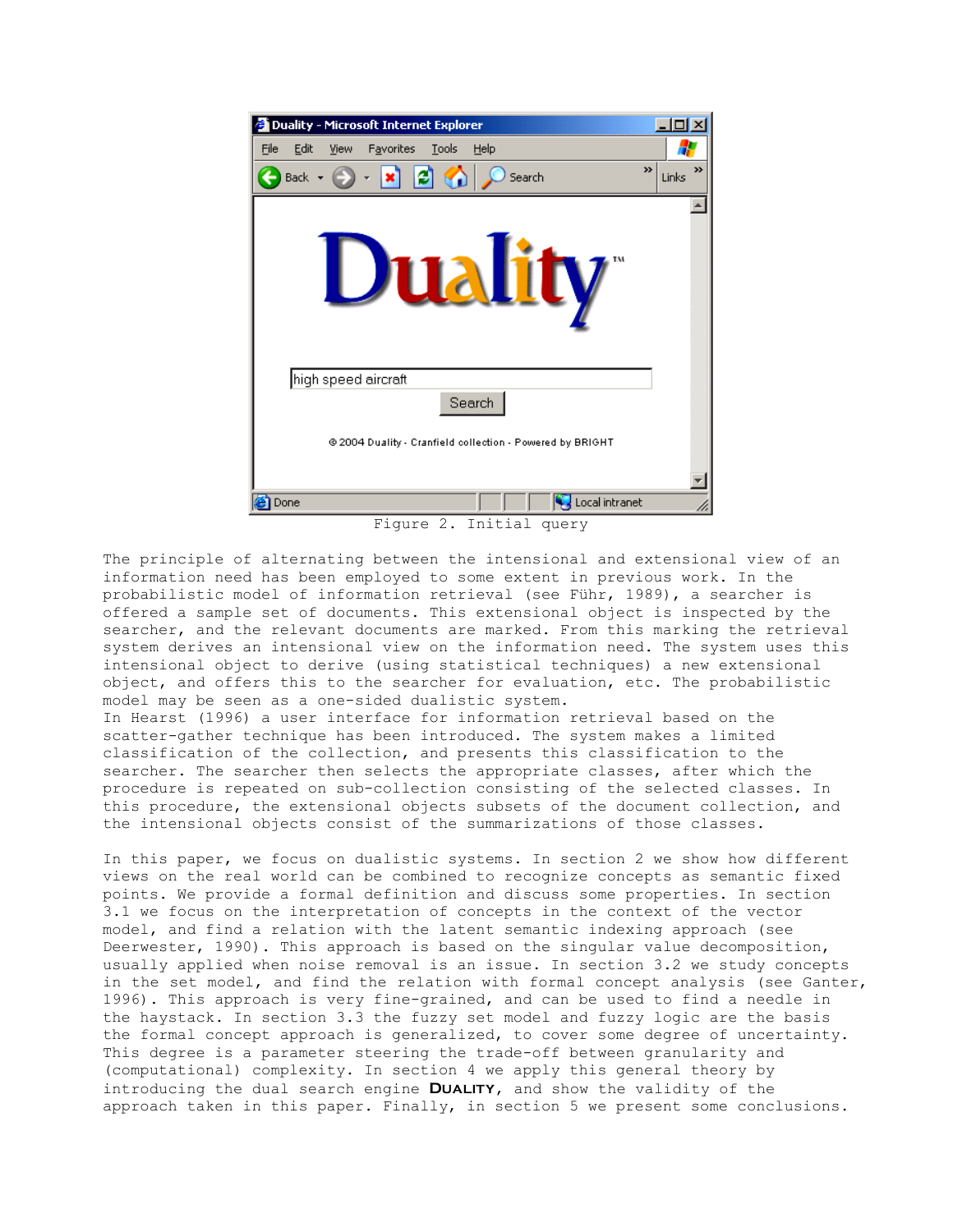# DUALISTIC SYSTEMS

A system that can transform different views on some area of interest is called a dualistic system. For convenience, we will refer to these two views as the intensional and the extensional view. In this section we show that under weak assumptions this connection can be used to introduce a formal notion of concepts. These concepts are the base for an ontology.

Consider a dualistic system as described in the previous section. Let  $I$  be its set of intensional objects and  $E$  its set of extensional objects. We assume an equivalence relation  $\equiv_i$  for comparing intensional objects expressing their similarity, and its counterpart ≡e on extensional objects (we will leave out the indices when no confusion is likely to occur). The motivation to introduce similarity relations is to be able to handle for example equivalences that originate from syntactic variety in queries.

#### The Model

As intensional and extensional objects provide a different perspective on some area of interest, they will be semantically related. This is modeled by assuming that intensional and extensional objects have assigned a meaning in terms of each other. The function match:  $I \rightarrow E$  interprets intensional objects in terms of extensional objects, the function index:  $E \rightarrow I$  does it the opposite way (see figure 3). The assignment of meaning should be closed under similarity:

- DS 1. Similar queries yield a similar query result:  $q_1 \equiv_i q_2 \Rightarrow$  match( $q_1$ )  $\equiv_e$  match( $q_2$ )
- DS 2. Similar collections have a similar description:  $d_1 \equiv_e d_2 \Rightarrow \text{index}(d_1) \equiv_i \text{ index}(d_2)$

These rules express the intuition that (1) the matching of internal meaning is not dependent on its surface structure representation and (2) indexing of external meaning handles representation variety consistently. These requirements are referred to as the similarity closure assumptions. The resulting dualistic system is denoted as

 $\langle \langle \xi, \xi \rangle \rangle = \langle \xi, \xi \rangle = \langle \xi, \xi \rangle$ , match, index>

We do not make any special assumptions on the relation between the functions match and index governing their interaction.

Remark: The basis  $\langle 0, A \rangle$   $\rightarrow$  for Formal Concept Analysis is formal context, consisting of a set  $O$  of objects, a set  $A$  of attributes, and a relation  $\sim$  over  $A$  $\times$  O. If for example, we interpret extensonal objects as subsets of a document collection  $D$ , and the functions match and index are antigonous in the sense that for all documents d and intensional objects q we have:  $d \in match (q) \Leftrightarrow \exists_e[d \in e]$  $\wedge$  index (e) = q]. The context relation then is defined as  $d \sim q \equiv d \in \mathbb{R}$ Then  $\langle \mathbf{D}, \mathbf{I}, \rangle$  is a formal context. Note that our approach does not require structure of the intensional and extensional objects, and also not a connection between the functions match and index.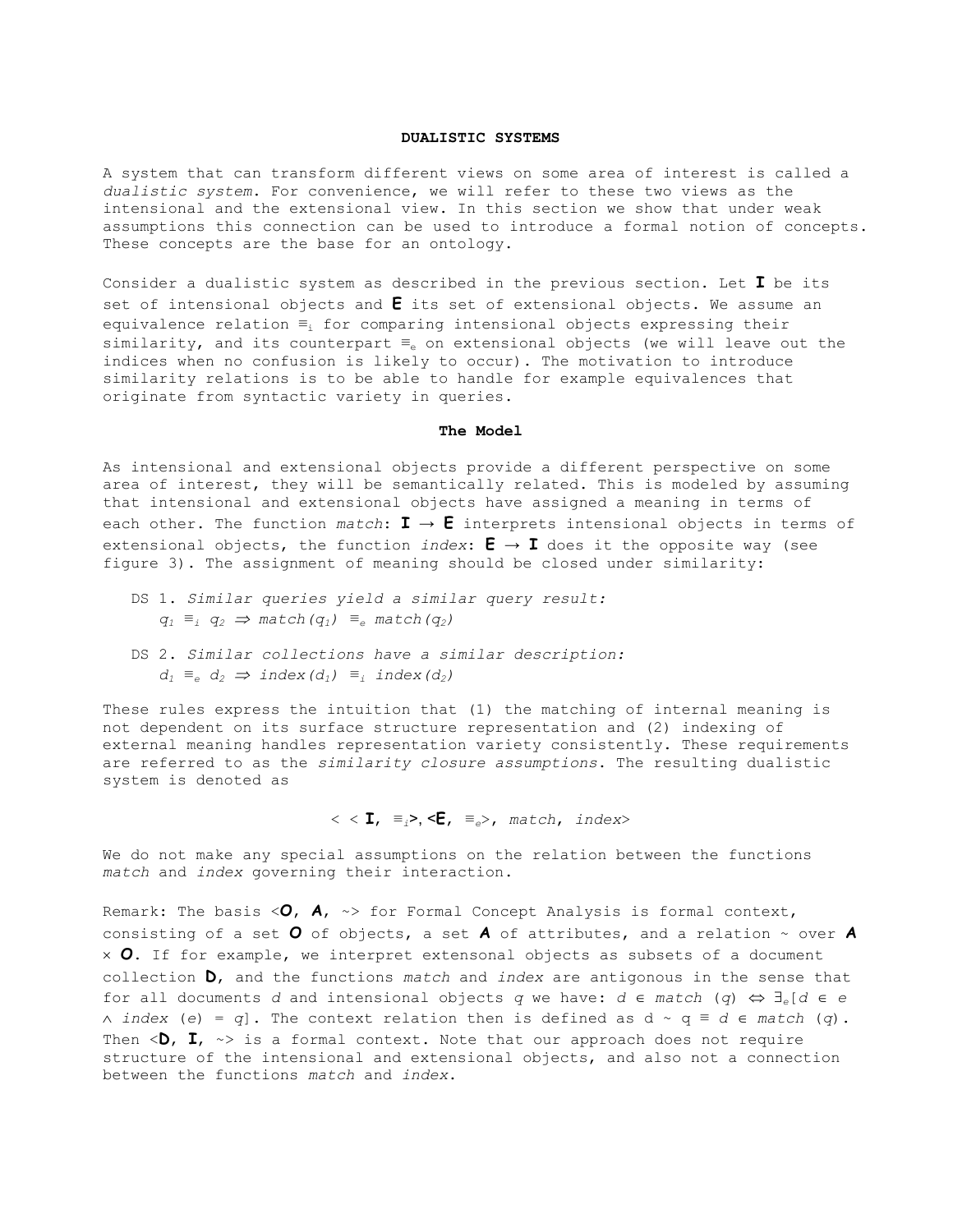

Proto-concepts

In general, the meaning assigning functions match and index are not presumed to be inverse to each other. As a consequence, mutual sharing of meaning is a special property. As a first step, we wonder what objects are invariant under mirroring, i.e. the subsequent application of index and match in either order. We introduce proto-concepts as objects that have a similar mirror (reflection):

|  | $\text{Qpc} = \{q   \text{ index}(\text{match}(q)) \equiv_i q\}$ | (query proto-concepts)         |
|--|------------------------------------------------------------------|--------------------------------|
|  | <b>Dpc</b> = {d  match(index(d)) $\equiv_e$ d}                   | (search result proto-concepts) |

If intensional object  $q$  has a similar mirror, then this meaning match  $(q)$ , assigned by the dualistic system, will also be a proto-concept. For example, if an intensional object  $q$  has a similar reflection from the dualistic system, then the meaning represented by q is also available in the extensional view. In other words, the functions match and index can be restricted and seen as mappings between these sets **Qpc** and **Dpc** of proto-concepts:

### Lemma 1

```
1. q \in \mathbf{Qpc} \Rightarrow \text{match}(q) \in \mathbf{Dpc}2. d \in \text{Dpc} \Rightarrow \text{index}(d) \in \text{Qpc}
```
So, if a query is similar to its reflection, then the (extensional) meaning is also similar to its reflections. For search results this is formulated analogously.

### Proof:

We will only show the first case. Let  $q \in \mathbf{Qpc}$ , then index(match(q))  $\equiv_i q_i$ , and according to the similarity closure assumption DS1, we conclude: match(index(match(q)))  $\equiv_e$  match(q), and thus match(q)  $\in$  Dpc.

Furthermore, as a direct consequence of the similarity closure assumptions, these restricted functions respect similarity:

#### Lemma 2

1.  $q \in \mathbf{Qpc} \land q \equiv_i q' \Rightarrow q' \in \mathbf{Qpc}$ 2.  $d \in$  Dpc  $\land$   $d \equiv_e d' \Rightarrow d' \in$  Dpc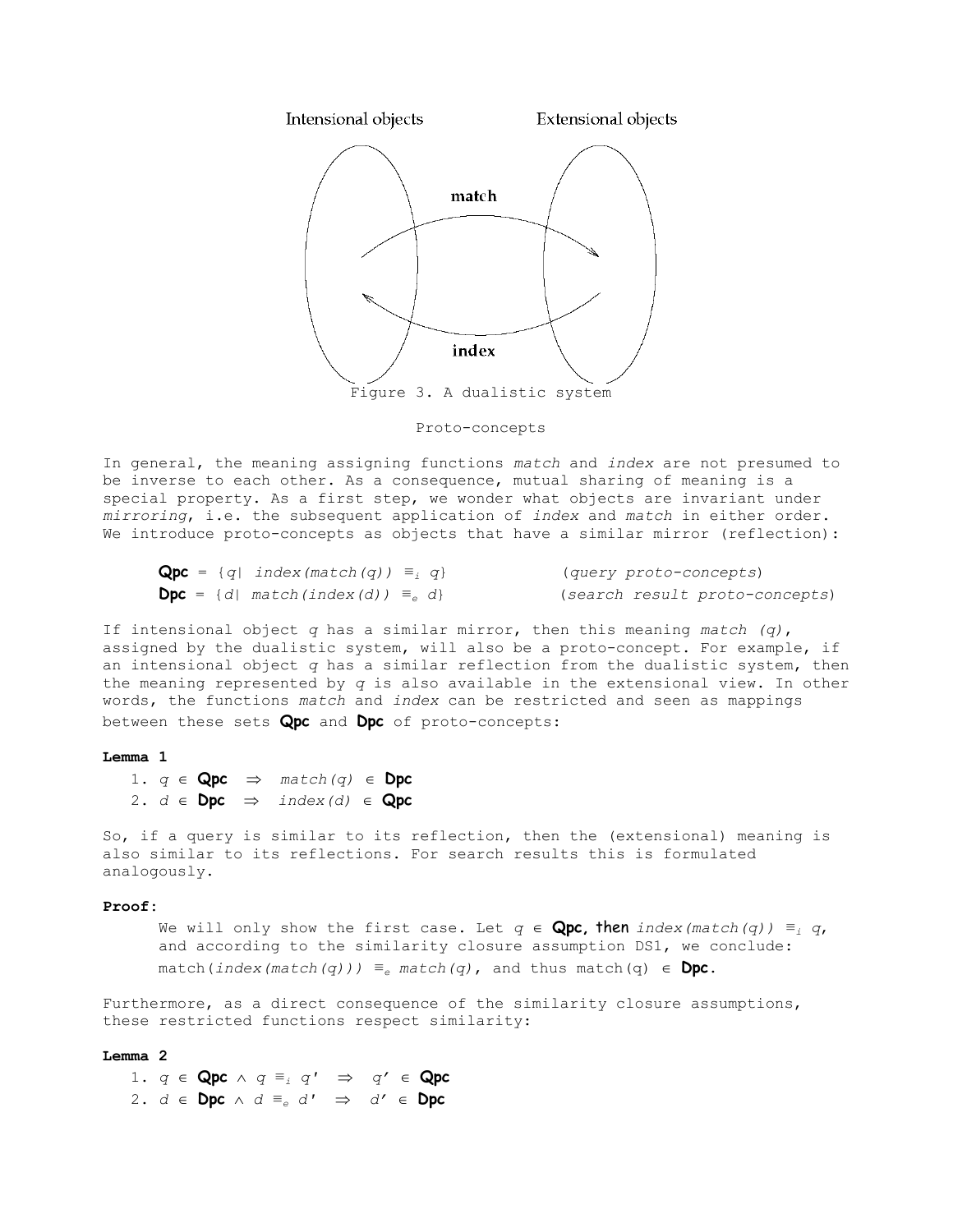#### Proof:

We show the first case. Let q be similar to its reflection, and  $q'$  be an alternative for  $q$ , then from the similarity closure assumption DS2 we conclude index(match(q))  $\equiv_i$  index(match(q')). Using the transitivity of similarity we conclude index(match(q'))  $\equiv_i$  index(match(q))  $\equiv_i$  q  $\equiv_i$  q', and thus  $q' \in$  Qpc.

Proto-concepts thus are stable under the variation covered by similarity relations.

#### Abstracting from Variation

The similarity relations on intensional and extensional objects may be seen as a mechanism dealing with the variation that is offered by the underlying description mechanism. In this subsection we abstract from these variations.

It is easily verified that the restriction of the relation  $\equiv_i$  to Qpc still is an equivalence relation. Let  $\mathbf{Qc} = \mathbf{Qpc} \setminus \equiv_i$  be the corresponding set of equivalence classes. The equivalence class containing q is denoted as  $[q]_i$ . The class  $[q]_i$  of may be seen as the deep structure of q. The same holds for the restriction of  $\equiv_e$ to **Dpc.** The set Dc is introduced analogously,  $\left[d\right]_e$  will denote equivalence class of  $d \in$  Dpc.

The functions m:  $Qc \rightarrow Dc$  and i:  $Dc \rightarrow Qc$  are the generalizations of the restricted versions of match and index over equivalence classes. Let  $qc \in \mathbf{Dc}$  be some equivalence class from  $\mathbf{Qpc}\equiv_i$  then m (qc) is obtained by taking any q from class  $qc$ , and taking the equivalence class containing match  $(q)$ . As a result of lemma 1 we have match  $(q) \in$  Dpc. As a consequence of lemma 2 the resulting class does not depend on the actual  $q$  taken from  $qc$ . The function i is introduced analogously:

> $m(qc) = [match(q)]_e$  for  $q \in qc$  $i$ (dc) = [index(d)]<sub>i</sub> for d  $\in$  dc

This brings us to a main result of this paper:

#### Theorem 1

The functions m and i are inverse functions.

# Proof:

- 1. Assume  $qc \in \mathbf{Qc}$ , and let  $q \in qc$ . As  $q \in \mathbf{Qpc}$ , we conclude index(match(q))  $\equiv_i$  $q$ , and thus  $qc = [index(maxch(q))]_i$ . Consequently,  $i(m(qc)) = qc$ .
- 2. Assume dc  $\in$  **Dc**, and let  $q \in qc$ . As d  $\in$  **Dpc**, we conclude match(index(d))  $\equiv_e$ d, and thus  $dc = [match(index(d))]_e$ . Consequently,  $m(i(dc)) = dc$ .

### Concepts

As we are looking in a dualistic system for sharing of meaning, we concentrate on combinations of intensional and extensional objects. Symmetry in mutual meaning assignment for such combinations is a central issue in text and data mining environments. Such combinations are referred to as concepts.

# Definition 1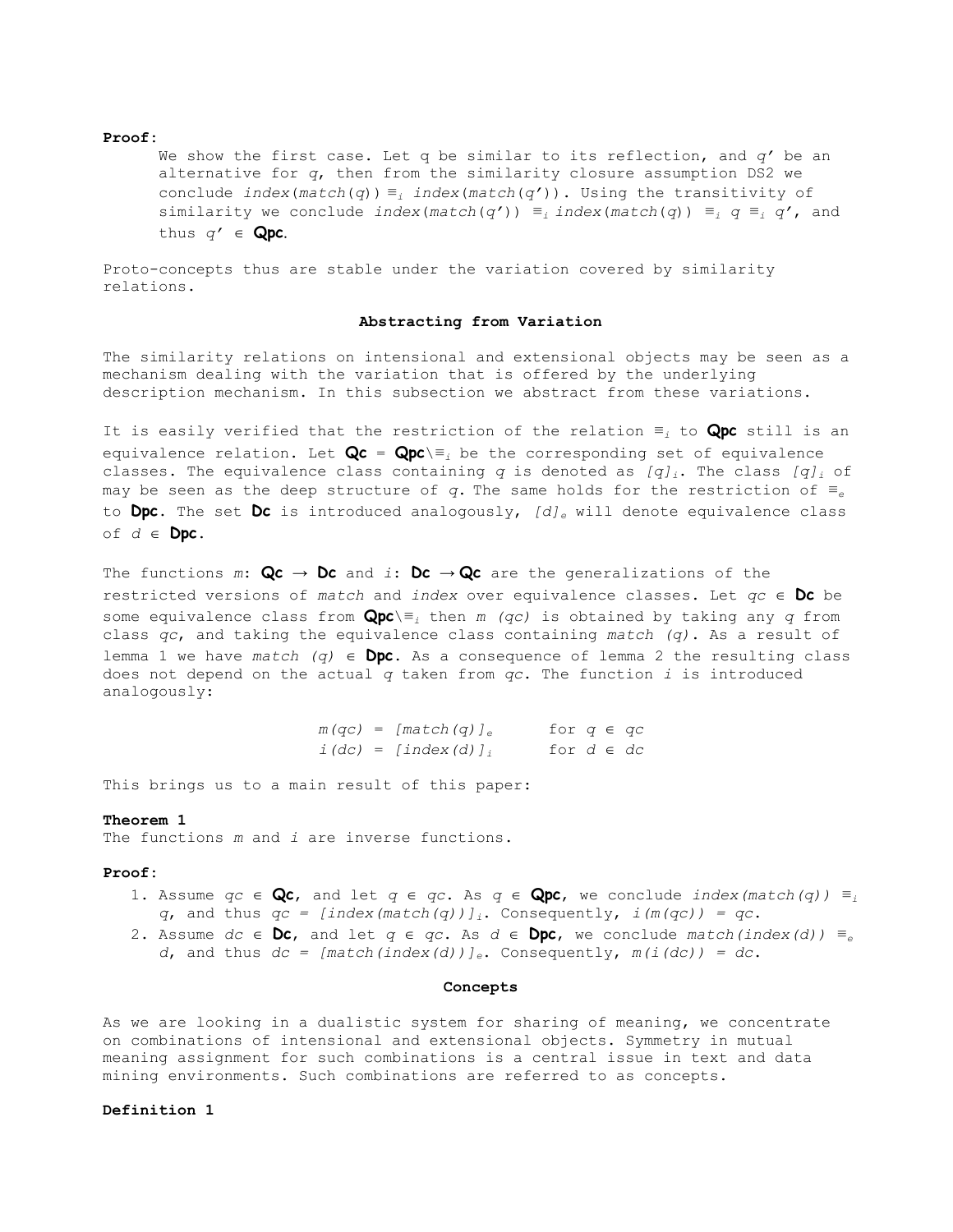A pair  $(qc, dc)$  is called a concept if:  $m(qc) = dc \wedge i(dc) = qc$ .

Let  $C$  be the set of concepts, then the following is a direct consequence of theorem 1:

# Theorem 2

 $C = \{ (qc, m(qc)) \mid qc \in QC \} = \{ (i(dc),dc) \mid dc \in QC \}$ 

Concepts consist of an intensional and an extensional part. Concepts may be ordered by the knowledge they reflect, as represented both by their intention and extension. We will not further elaborate on this ordering of concepts, as such an ordering will become meaningful only if some further properties are assumed on the interaction between the functions index and match. The resulting set of concepts forms the ontology that is implicit for the dualistic system.

# Descriptor Approximation

An interesting operator is the approximation of intensional or extensional objects. Let  $d$  be some extensional object. Then  $d$  is described by intensional object index $(d)$ . It is possible, however, that no intensional object can produce this meaning, or:  $\forall_{q}$  [match(q)  $\neq$  d]. The question then is what descriptors are good approximations of the contents of this query result. An intensional object that produces extensional object d is called a root of d. We call an intensional object  $q$  an approximation of extensional object  $d$  if it is root of an intensional object similar to  $d$ . In other words, the materialization match(q) of this descriptor has similar (intensional) meaning as  $d$  (see figure 4).

# Definition 2

The set  $Approx_e(d)$  of approximations of extensional object d is defined by:

Approx<sub>e</sub>(d) = {q| index(match(q))  $\equiv$ <sub>i</sub> index(d)}



Figure 4. Projection of an extensional object

Analogously we can introduce the approximations of a descriptor  $q$  as those extensional objects  $d$  that have a mirror match(index(d)) similar to materialization of  $q$  (see figure 5):

# Definition 3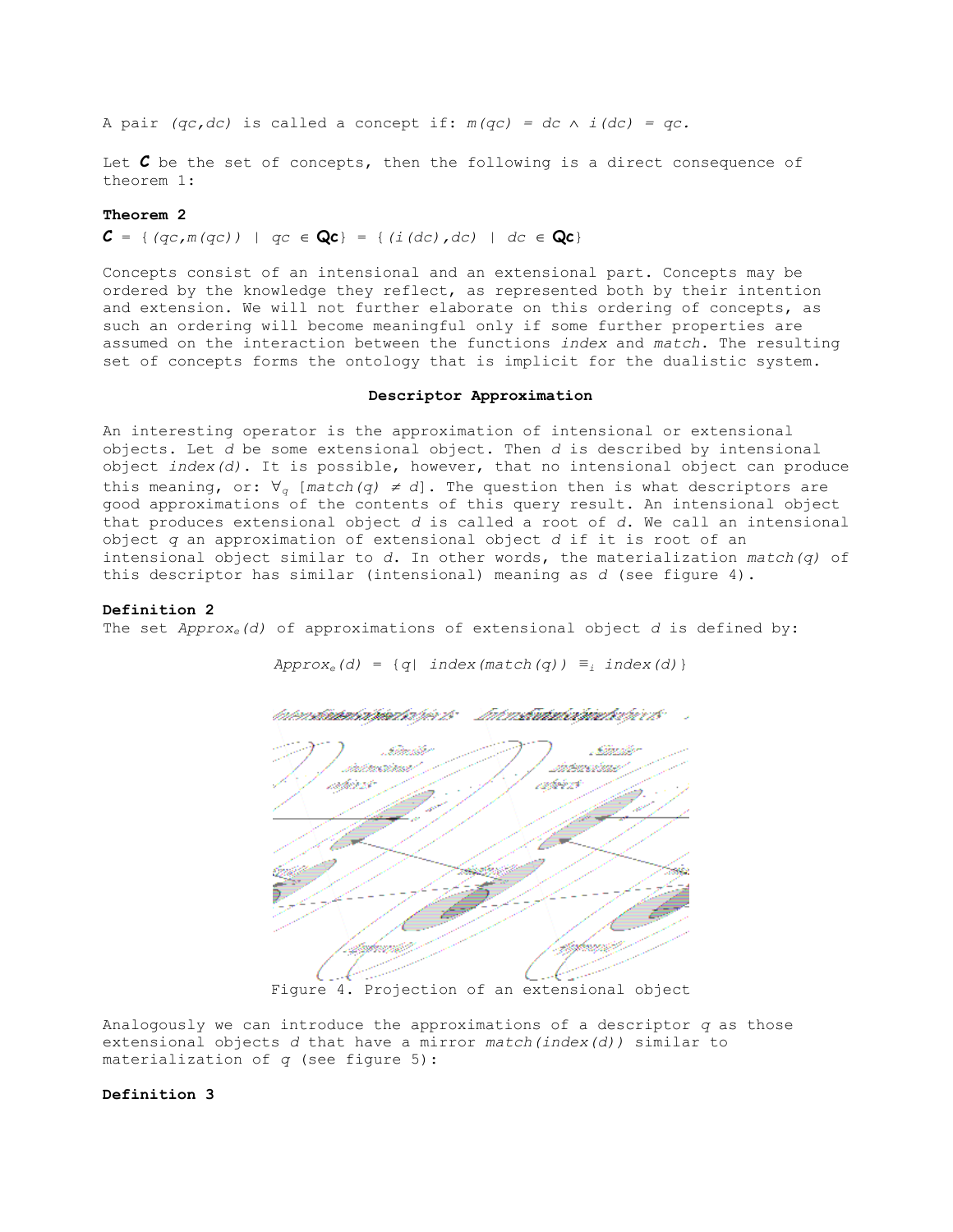The set  $Approx_i(q)$  of approximations of extensional object d is defined by:



Approx<sub>i</sub>(q) = {d| match(index(d))  $\equiv_e$  match(q)}

Approximations are an important feature in a dualistic system. If a searcher would offer a query result as a typical specimen of the information need, then approximations of this query result can be used as a starting point during the process of Query by Navigation (see section 4), supporting the searcher in finding a proper formulation of the information need.

### Lemma 3

If query result  $d$  and query  $q$  are approximations of each other, then ([index(d)]<sub>i</sub>,[match(q)]<sub>e</sub>) is a concept.

#### Proof

Suppose query result d and query q are approximations of each other, or: index(match(q))  $\equiv_i$  index(d) and match(index(d))  $\equiv_e$  match(q). Then match(q)  $∈$  **Dpc** and *index(d)*  $∈$  **Qpc** are easily verified. The result then follows from theorem 2.

In section 4 we will demonstrate how a search engine may employ the nature of dualistic systems. Besides the dual view, this system will benefit from descriptor approximation.

Note that our approach does not cover lower and upper approximations, as for example introduced in rough set theory. The reason is that we do not assume a (partial) ordering relation on intensional and extentional objects.

## SPECIAL REALIZATIONS

In this section we will discuss in three different realizations of dualistic systems: the vector model, the set model and the fuzzy model. These realizations provide different ways in which the dualistic system can derive its concepts according to the rules of the general model from this section. In the vector model, focus is on finding a minimal set of concepts spanning the conceptual space available in a document collection. With each concept a value is associated that describes the relevancy of that concept in the collection. This provides the opportunity to eliminate concepts that are a consequence of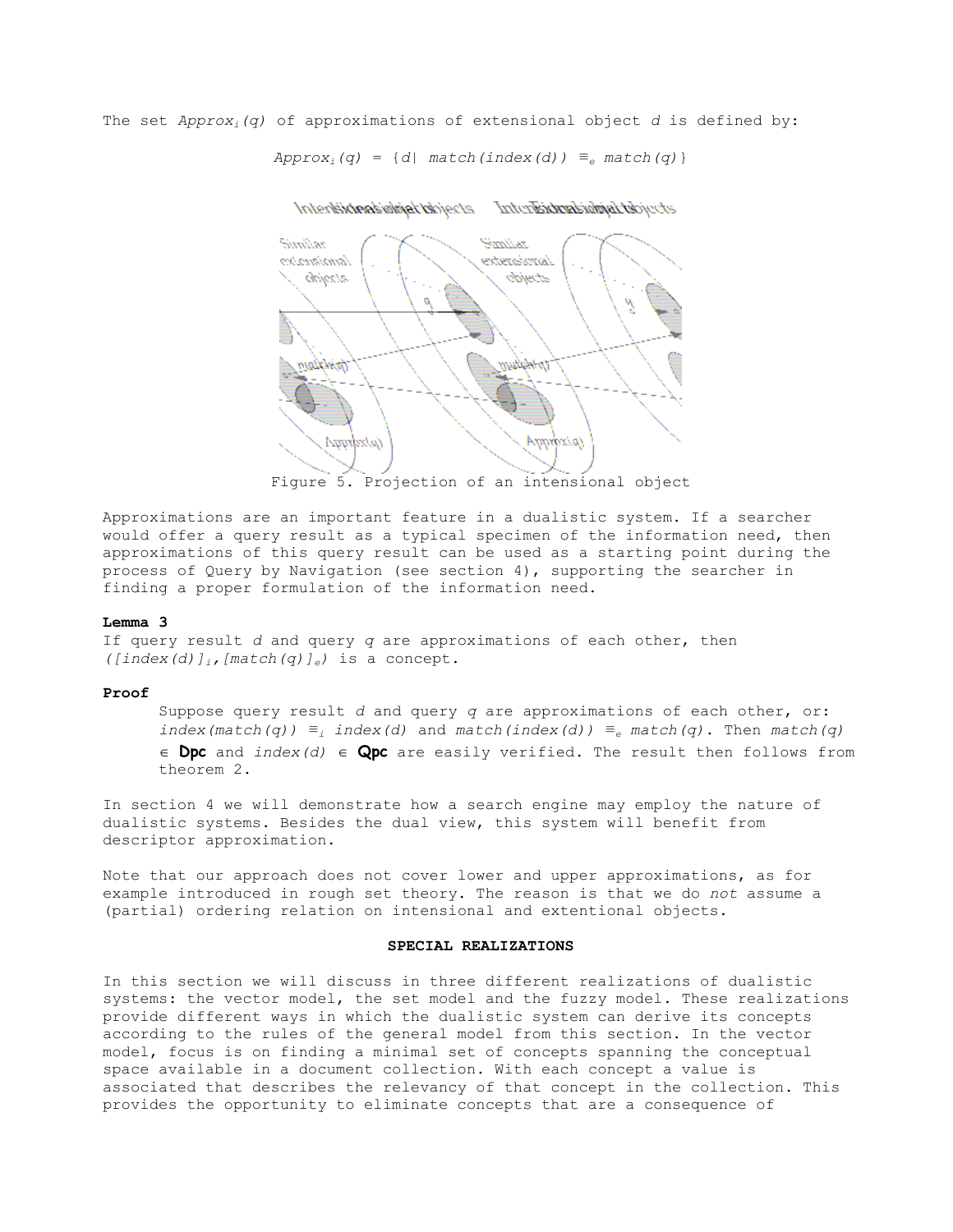semantic noise. The set model results in a much more refined look, trying to give a complete view on the concepts in the collection, providing an ontology that describes the nature of concepts in terms of generality. This conceptual view will usually be much larger than the conceptual view obtained by the vector model. However, in cases likes looking for a needle in the haystack, the searcher actually may be looking for rare information that would be interpreted as noise in the vector model approach. The fuzzy model provides the opportunity to balance between granularity and cost of computation.

#### The Vector Model

Assume a set  $\mathsf D$  of documents and a set  $\mathsf T$  of terms, and an aboutness function A:  $\mathsf D$ \*  $\mathsf{T}$   $\rightarrow$  [0,1]. This function A is usually represented as a matrix. The value  $A_{d,t}$ describes the degree in which document  $d$  is about term  $t$ .

In the vector model intensional objects are linear combinations of terms, referred to as document vectors. On the other hand, extensional objects are seen as a linear combination of documents. As a consequence, both intensional and extensional objects are seen as vectors. The equivalence relations  $\equiv_i$  and  $\equiv_e$  are straightforward: two vectors are considered to be equivalent if they are a (positive) linear combination of each other:

$$
x \equiv y \Leftrightarrow \exists_{\lambda>0} [x = \lambda y]
$$

One might say that  $x$  and  $y$  cover the same topic, but only differ in degree of intensity, which is expressed by the scalar  $\lambda$ .

The functions match and its dual function match are defined as follows:

$$
match(q) = Aq
$$
  

$$
index(d) = ATd
$$

These functions satisfy the similarity closure assumptions:

### Lemma 4

1.  $q_1 \equiv_i q_2 \Rightarrow$  match( $q_1$ )  $\equiv_e$  match( $q_2$ ) 2.  $d_1 \equiv_e d_2 \Rightarrow \text{index}(d_1) \equiv_i \text{ index}(d_2)$ 

### Proof

- 1. Suppose  $q_1 \equiv_i q_2$ , then  $q_1 = \lambda q_2$  for some  $\lambda > 0$ . Consequently: match  $(q_1)$  =  $Aq_1 = \lambda Aq_2 = \lambda$  match(q<sub>2</sub>) and thus match(q<sub>1</sub>) = match(q<sub>2</sub>).
- 2. Analogously.

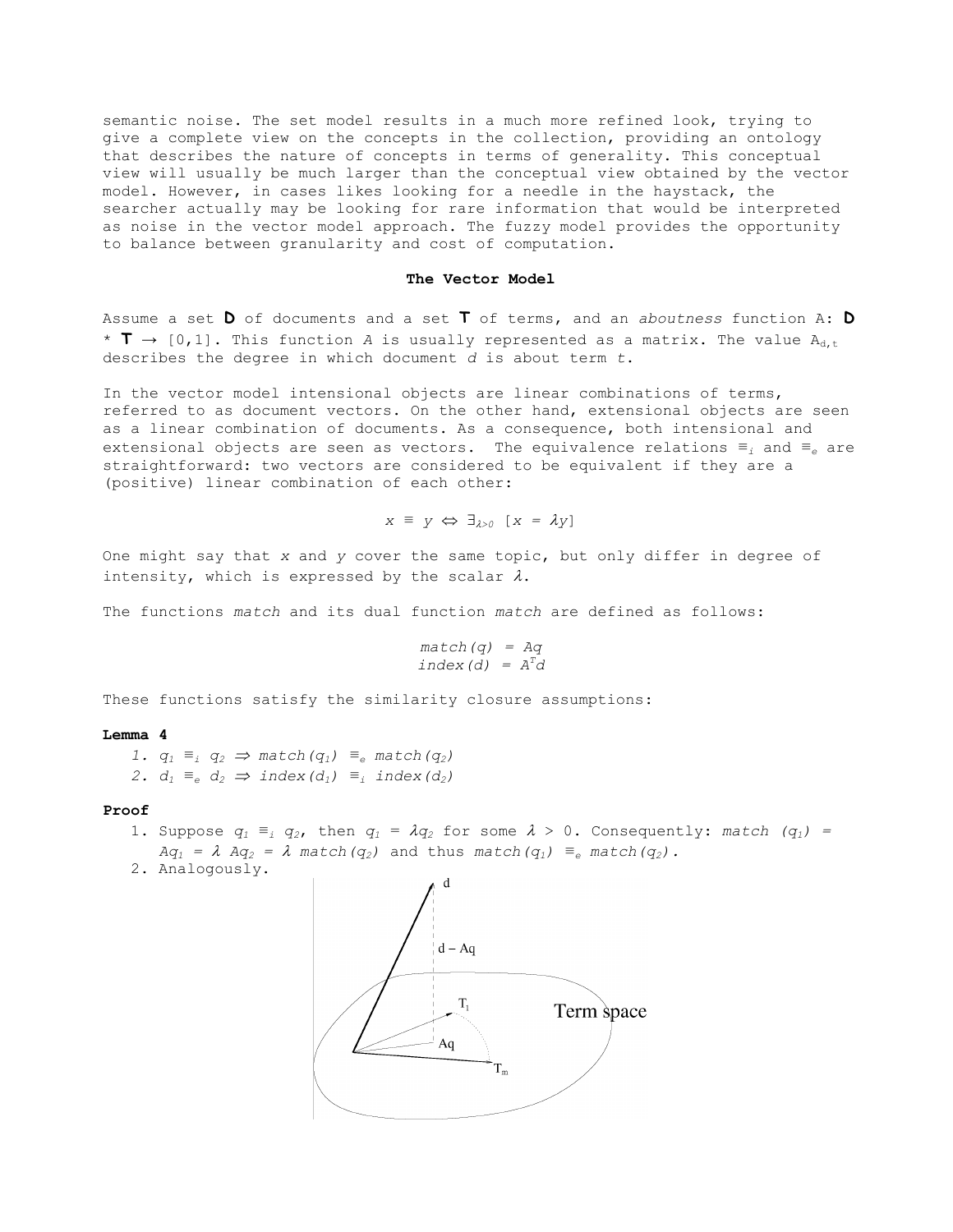A value  $\lambda$  such that  $Aq$  =  $\lambda$ d and  $A^Td$  =  $\lambda q$  for non-zero vectors  $q$  and  $d$ , is called a singular value of matrix  $A$ . The vectors  $d$  and  $q$  are called left-singular and right-singular eigenvectors for singular value  $\lambda$ , respectively. Invariance under subsequent application of match and index leads to the eigenvectors of  $A^T A$  and  $AA<sup>T</sup>$  respectively:

# Lemma 5

1. Qpc =  $\{q | \exists_{\lambda>0} [A^T A q = \lambda q] \}$ 2. **Dpc** = {d|  $\exists_{\lambda>0}$  [AA<sup>T</sup>d =  $\lambda$ d] }

Finding the eigenvalues and eigenvectors of  $A^T A$  for a given matrix  $A$  is called Singular Value Decomposition (SVD), also referred to as Principal Component Analysis. This approach, well known as Latent Semantic Indexing in IR research (Deerwester, 1990; Berry, 1995), is commonly used to sort out noise and relevant data. The idea behind this decomposition is that eigenvectors with relatively small eigenvalues can be eliminated (set to 0) without essentially disturbing the relevant data.

The singular value decomposition of a square matrix A results in the following decomposition:

$$
A_n = U \begin{pmatrix} \Sigma_r & 0 \\ 0 & 0 \end{pmatrix} V^T
$$

Where:

- 1. U is the matrix of left singular vectors,  $UU^T = U^TU = I$ .
- 2.  $\Sigma_r$  is a diagonal matrix containing of the roots of the eigenvalues, r is the rank of  $A^T A$ .
- 3. V is the matrix of right singular vectors,  $VV^T = V^TV = I$ .

The set  $Approx(d)$  of approximations of extensional object d is described by:

$$
Approx(d) = \{ q \mid A^T A q = A^T d \}
$$

In terms of linear algebra, the vector  $q$  is the best solution of the equation  $Aq$  $\approx$  d. Being the best solution means that (see figure 6) d - Aq is orthogonal on the image space of A (the term space), i.e.,  $A^{T}A$ (d-Aq) = 0. This optimal query q thus is the solution of the equation  $A^T A q = A^T d$ . As a consequence, the set Approx (d) consists of the projection from d onto term space.

# The Set Model

Assume a set D of documents and a set T of terms, and assume a relation  $\sim \subseteq T$  \* D. We write  $t ∼ d$  to denote that term  $t$  describes document  $d$ . For example,  $t ∼ d$  $\Leftrightarrow$  A<sub>d,t</sub> > 0. The tuple <**T**, **D**, ~> is called a formal context (see Ganter, 1996). It will be convenient to overload the similarity relation as follows:

 $t \sim D \equiv V_{d \epsilon D}$  [t ∼ d]  $Q \sim d \equiv V_{t \epsilon 0}$  [t ~ d]  $Q \sim D \equiv V_{t \epsilon Q, d \epsilon D}$  [t ~ d]

While the vector model uses vectors as a grouping mechanism, the set model uses sets for this purpose. In the set model, intensional objects thus are sets of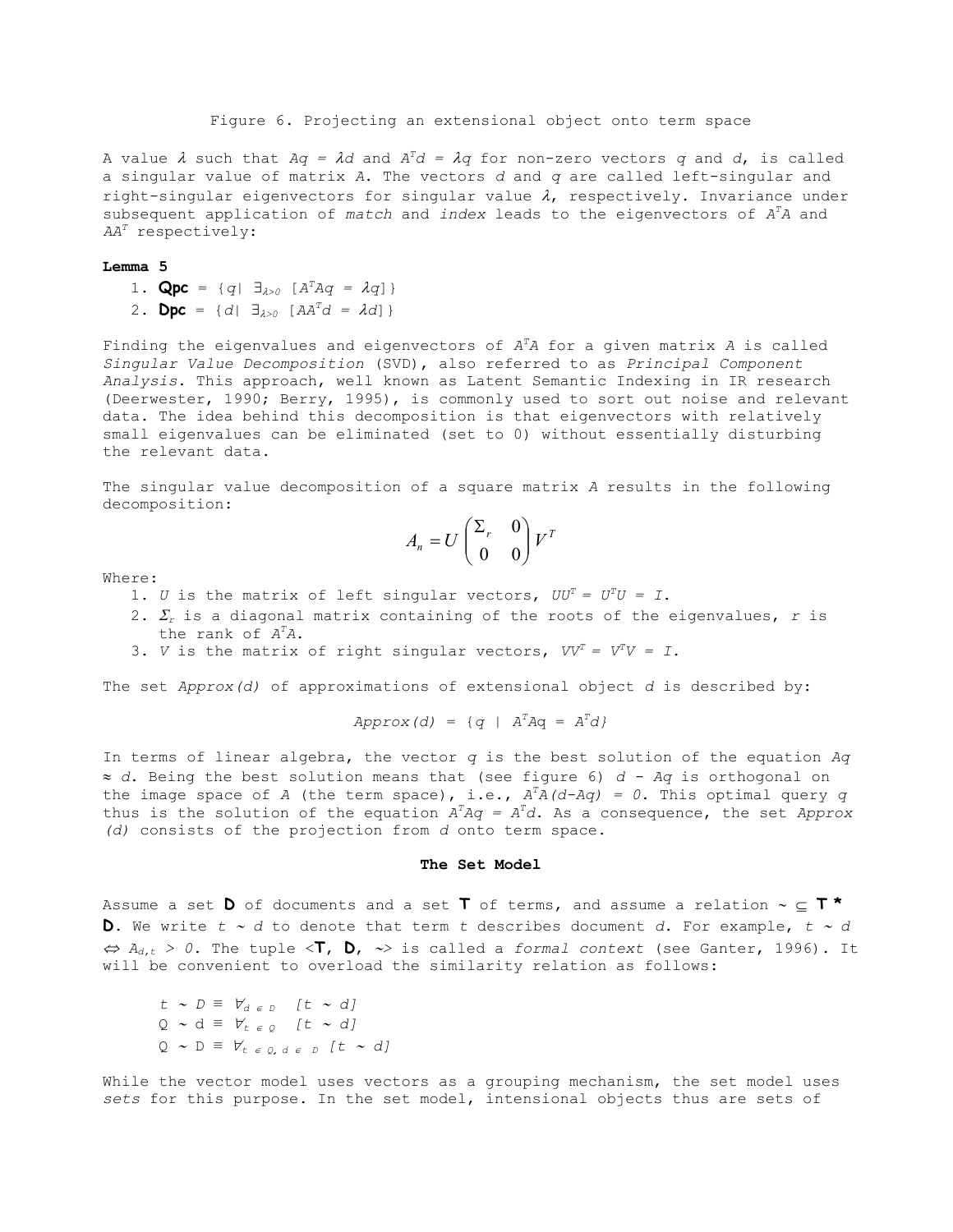terms, while extensional objects are sets of documents. Like before, intensional objects represent both queries and document meaning, while extensional objects represent the outcome of a search, or describe the meaning of a term. Similarity on intensional and extensional objects is introduced as set equivalence:

$$
x \equiv y \Leftrightarrow x = y
$$

The function index is introduced as the left-polar function:

$$
index(D) = \{ t \in T | t \sim D \}
$$

The function match corresponds to the right-polar function:

$$
\text{match}(Q) = \{d \in \mathbf{D} \mid Q \sim d\}
$$

Due to the simplicity of the similarity relation for both intensional and extensional objects, the similarity closure assumptions DS1 and DS2 are trivially satisfied. Notice that index and match form a Galois connection, a pair of reverse order functions between two partially ordered sets.

Note the special similarity relation implies that the set Qpc and Qc are isomorphic, as is the case with Dpc and Dc.

Before further focusing on the nature of concepts in this case, we summarize some properties that will be needed (for proofs see Grootjen, 2002). The polar functions introduce mutuality between documents and terms.

## Lemma 6

1. index(D)  $\sim D$ 2.  $Q \sim \text{match}(Q)$ 

Both polar functions are non-increasing functions as larger sets have more restrictions for sharing than smaller sets: the larger a set, the less the elements have in common.

# Lemma 7

1.  $D_1 \subseteq D_2 \Rightarrow \text{index}(D_1) \supseteq \text{index}(D_2)$ 2.  $Q_1 \subseteq Q_2 \implies \text{match}(Q_1) \supseteq \text{match}(Q_2)$ 

Mutual sharing of meaning between documents and attributes is a special case. First we provide a better characterization of this situation. In the next section, mutual sharing of meaning will be the basis for the introduction of concepts.

#### Lemma 8

 $Q \sim D \Leftrightarrow D \subseteq \text{match}(Q) \Leftrightarrow Q \subseteq \text{match}(D)$ 

The polar functions can be decomposed in terms of elementary set operations. The following property shows how these operations distribute over the polar functions.

# Lemma 9

- 1. index( $D_1 \cup D_2$ ) = index( $D_1$ )  $\cap$  index( $D_2$ )
- 2. match( $Q_1 \cup Q_2$ ) = match( $Q_1$ )  $\cap$  match( $Q_2$ )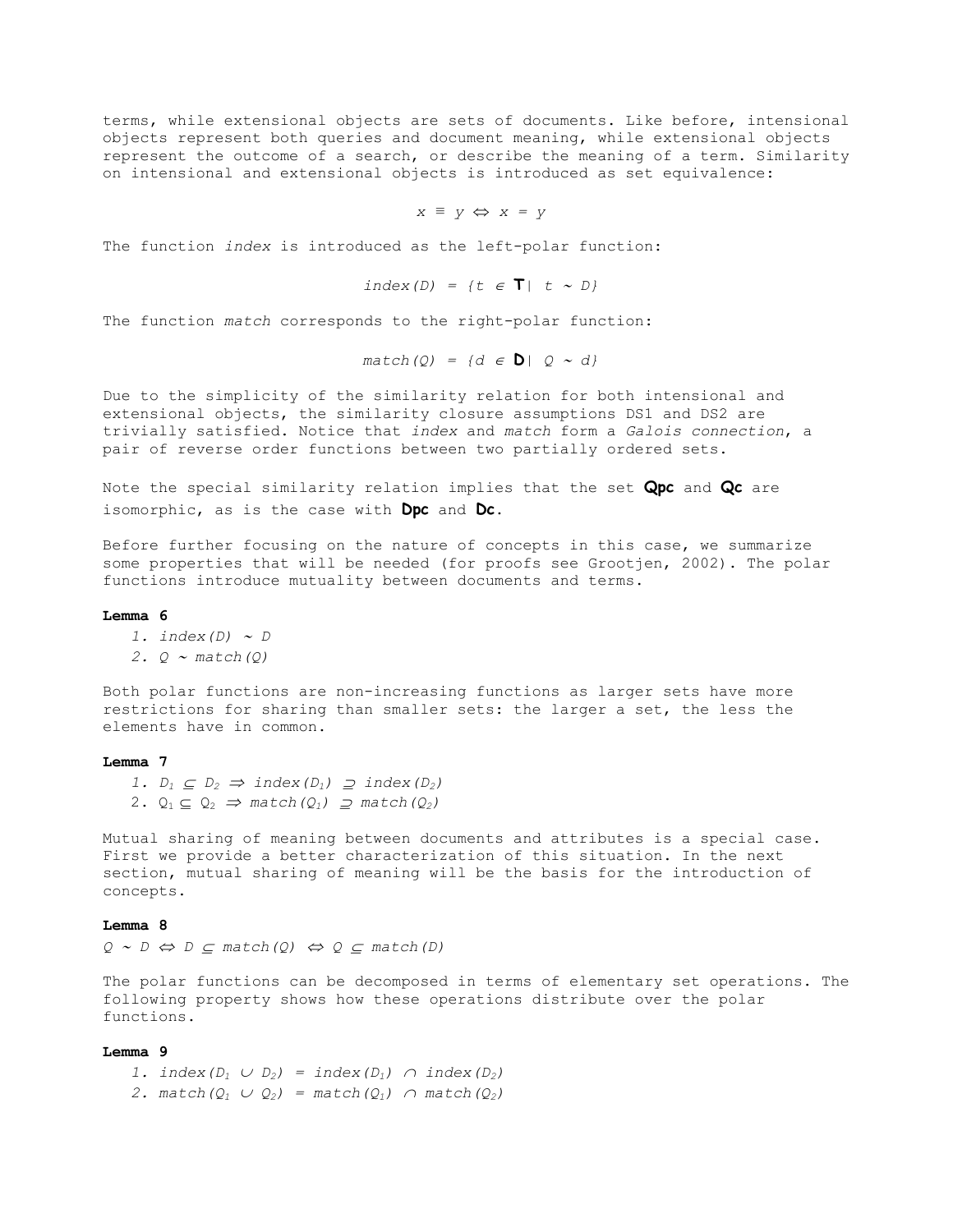Both document class and term class are extensions of their argument set:

# Lemma 10

1.  $D \subset \text{match}(index(D))$ 

2.  $Q \subseteq \text{index}(\text{match}(Q))$ 

After these properties we return to the sets Qpc and Dpc. From each starting point, these sets are encountered after one step:

#### Lemma 11

- 1. match(q)  $\in$  Dpc
- 2. index(d)  $\in$  Qpc

# Proof

We will only prove the first statement, the second is proven analogously. From lemma 10:2 we conclude  $Q \subseteq \text{index}(\text{match}(Q))$ , and thus by lemma 7 we get:  $match(Q) \supseteq match(index(maxch(Q)))$ .

On the other hand, using lemma  $10:1$ , substituting D by match(A), we get:  $match(Q) \subseteq match(index(match(Q))).$ 

As a consequence:  $match(index(match(Q))) = match(Q)$ .

The set  $Approx(d)$  of approximations of extensional object d has been introduced as:

$$
Approx(d) = \{q | index(maxch(q)) = index(d) \}
$$

Let index(match(q)) = index(d), then also match(index(match(Q))) = match(Q) =  $match(inted))$ . So  $Approx(d)$  is the set containing the intensional object that approximates to the concept determined by intensional object index(d).

## The Fuzzy Set Model

In this section we consider a fuzzy model for information retrieval based on the construction of a fuzzy formal context. The basis for interpreting Information Retrieval in terms of many-valued logics is the introduction of a fuzzy implication. In Rijsbergen (1986) a non classical logic is proposed for information retrieval (see also Crestani, 1995). We will use  $\rightarrow_f$  as a generic symbol for fuzzy implementation. Fuzzy implementation is seen as a function with signature  $[0,1]$  \*  $[0,1]$   $\rightarrow$   $[0,1]$ . a  $\rightarrow$   $\rightarrow$  b indicates how certain we are over the validity of the implication given how certain we are over its arguments (a and b respectively). Fuzzy logic provides a logics of vagueness (Hájek, 1996). Fuzzy logics may be based on a conjunction operator  $t(x, y)$  and an implication operator  $i(x, y)$ . They form an adjoint couple if  $z \le i(x, y) \Leftrightarrow t(x, y) \le y$ . There are three main variants:

- 1. Łukasiewicz' logic  $x \& y = max (0, x+y-1)$  $x \rightarrow_L y = min (1, 1-x+y)$
- 2. Gödel's logic  $x \wedge y = \min (x, y)$  $x \rightarrow_G y = (x \le y \rightarrow 1; y)$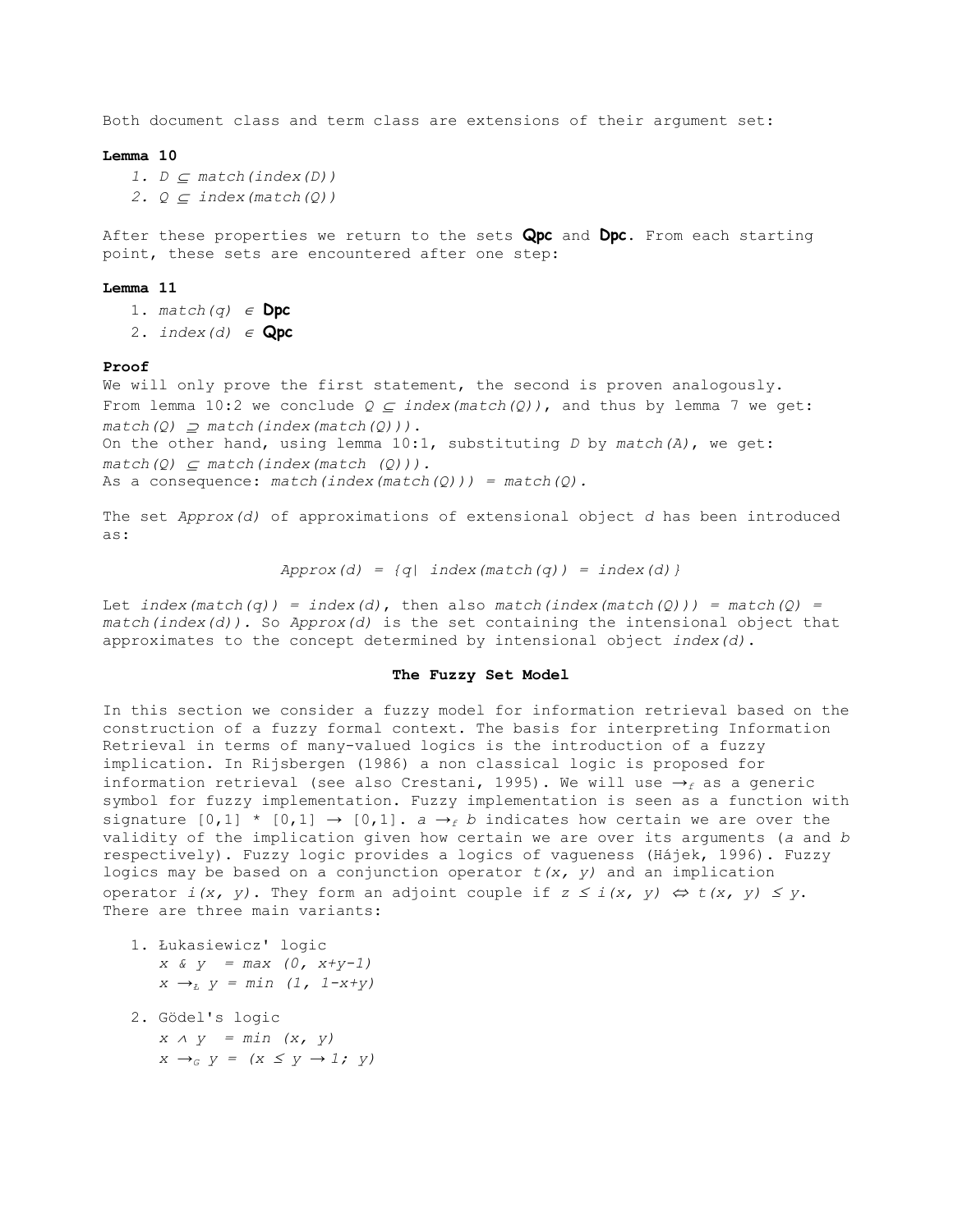3. product logic

 $x \bullet y = xy$  $x \rightarrow_{P} y = (x \le y \rightarrow 1; y/x)$ 

In these logic's, the constants true and false correspond to 1 and 0 respectively. As in the set model, we assume a set  $\mathbf D$  of documents and a set  $\mathbf T$  of terms. The aboutness relation is seen as a fuzzy relation, i.e., for each document d and term t the  $A_{d,t}$  describes the degree in which document d is supposed to be about term  $t$ . This fuzzy relation may be identified with the aboutness matrix from the vector model.

In our fuzzy model for Information Retrieval, an intensional object is a fuzzy set over terms  $\mathsf{T}$ , while an extensional object is a fuzzy set of documents  $\mathsf{D}$ . Intensional and extensional objects are similar when they are equal. The similarity closure assumptions thus obviously are satisfied.

Indexing a set of documents can be seen as finding for each term the degree in which this term is implied by the (fuzzy) collection being indexed. The result of indexing is an intensional object, or a fuzzy set of terms. This may be expressed as:

index(D) =  $\lambda_{t \in \mathbf{T}}$  [ $\Lambda_d$  [D(d)  $\rightarrow_f$   $A_{d,t}$ ] ]

During matching it is determined to what degree documents are implied by the query. The result is an extensional object, or a fuzzy document set.

 $match(Q) = \lambda_{d\in\mathbf{D}} [\Lambda_t [Q(t) \rightarrow_{f} A_{d,t}] ]$ 

Small certainty may originate from noise. A threshold  $9$  is introduced for the recognition of noise. Scoring above this threshold means acceptance, otherwise the statement is believed to be invalid. In Elloumi (2004) this is effectuated by:

 $match_{9}(Q) = \lambda_{d\in\mathbf{D}} [\Lambda_{t} [Q(t) \rightarrow_{f} A_{d,t} \geq 9] ]$ 

where the outcome of the comparison operator is to be interpreted using the identities: true = 1 and false = 0. As a consequence, the result match<sub>9</sub>( $Q$ ) is a set of documents.

Using Gödel's logic, the index operator is further elaborated as follows:

$$
index(D) = \lambda_{t \in \mathbf{T}} [\Lambda_d [D(d) \to_{G} A_{d,t}] ]
$$
  
=  $\lambda_{t \in \mathbf{T}} [min_d (D(d) \le A_{d,t} \to 1; A_{d,t}) ]$   
= (in case *D* is a crisp set)  $\lambda_{t \in \mathbf{T}} [min_{d \in D} A_{d,t}]$ 

So it seems reasonable to restrict extensional objects to sets of documents. For the match operator we get:

$$
match_{9}(Q) = \lambda_{d \in \mathbf{D}} [\Lambda_{t} [Q(t) \to_{G} A_{d,t} \ge 9] ]
$$
  
=  $\lambda_{d \in \mathbf{D}} [min_{t} (Q(t) \to_{G} A_{d,t} \ge 9 \to 1 ; 0)]$   
=  $\lambda_{d \in \mathbf{D}} [min_{t} (A_{d,t} \ge min (Q(t), 9) \to 1 ; 0)]$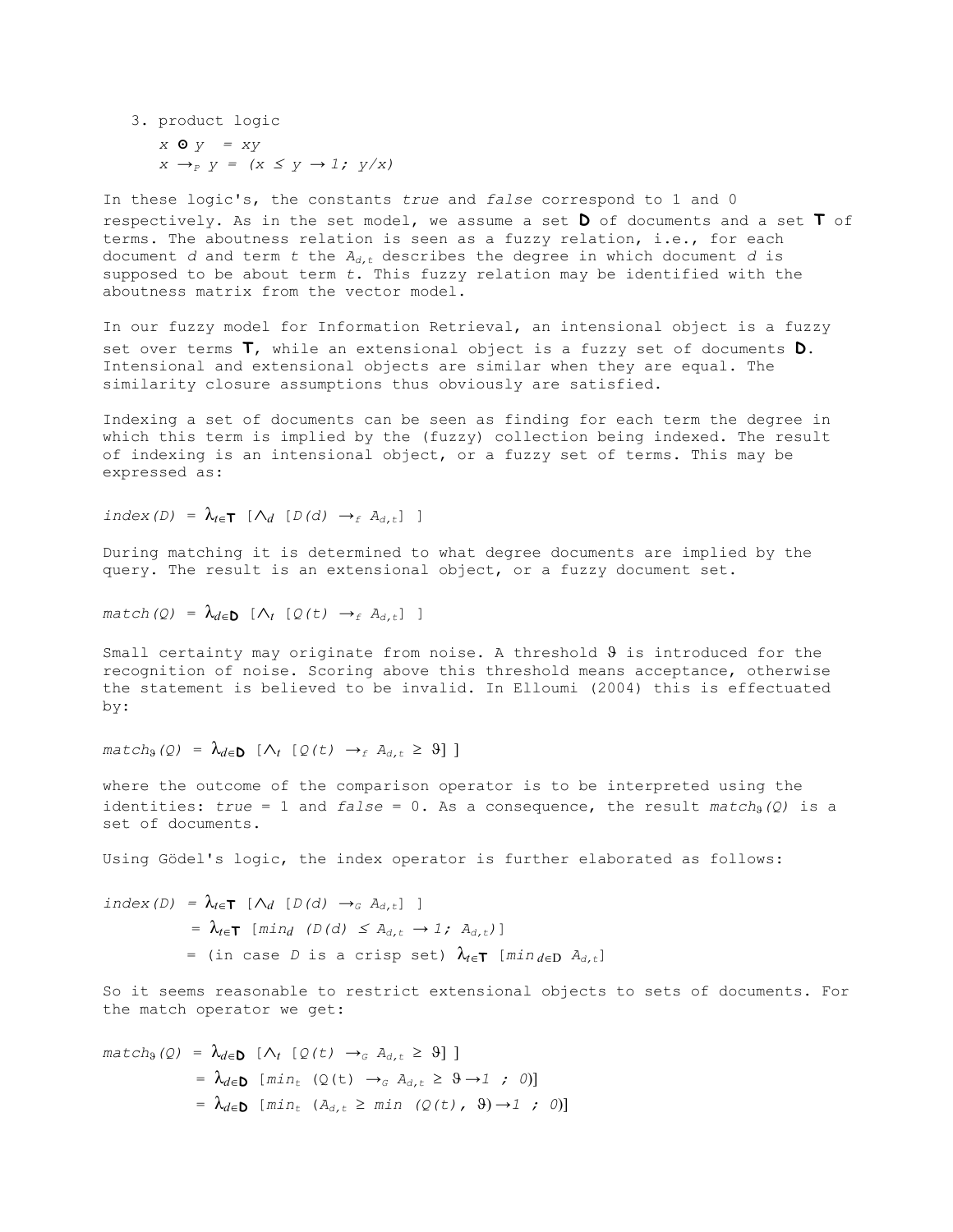Thus match<sub>3</sub>(Q) corresponds to the (crisp) set {d|  $A_{d,t}$  < Q (t)  $\Rightarrow$   $A_{d,t}$  <  $\theta$ }. So documents should satisfy sufficient information on each term, except if the term is noise in that document. Note that a drawback of this approach is that documents with noisy terms only, will be retrieved.

In Elloumi (2004) a hybrid approach for matching is taken. The conjunction operator is defined as in Gödel's logic, while the implication is substantiated according to Łukasiewicz' logic. The matching operator then is elaborated as follows:

$$
match_{9}(Q) = \lambda_{d \in \mathbf{D}} [\Lambda_{t} [Q(t) \to_{\mathbb{L}} A_{d,t} \ge 9]]
$$
  
=  $\lambda_{d \in \mathbf{D}} [min_{t} (min (1, 1 - Q(t) + A_{d,t}) \ge 9)]$ 

Thus in this case, match<sub>3</sub> (Q) corresponds to the (crisp) set

 $\{d \mid \forall_{t} [A_{d,t} < 9 \Rightarrow (Q(t) - A_{d,t}) \leq 1 - 9] \}$ 

So if a document would fail the requested supply of some term, then the term shortage for this document should be limited by  $1 - 9$ .



Figure 7. Granularity of concepts

First we note the special case  $9 = 1$ . In that case the limit for term shortage is so strict that uniform term supply is requested:

 $match_1(Q) = \{d \mid \forall_t [A_{d,t} \geq Q(t)]\}$ 

## Lemma 12

For  $9 = 1$  the fuzzy set model is equivalent to the set model

## Proof

For the formal concept we have:  $t \sim d \Leftrightarrow A_{d,t} > 0$ . If we assume  $A_{d,t} \in \{0, 1\}$ , then  $A_{d,t} \ge Q(t)$  is equivalent with  $A_{d,t} = 1$ , and therefore with  $t \sim d$ .

For the case  $9 = 1$  all documents will pass the membership test to match the query. The resulting concept lattice thus will contain only 1 concept. The noise threshold may be used to take a position in between. For example, if small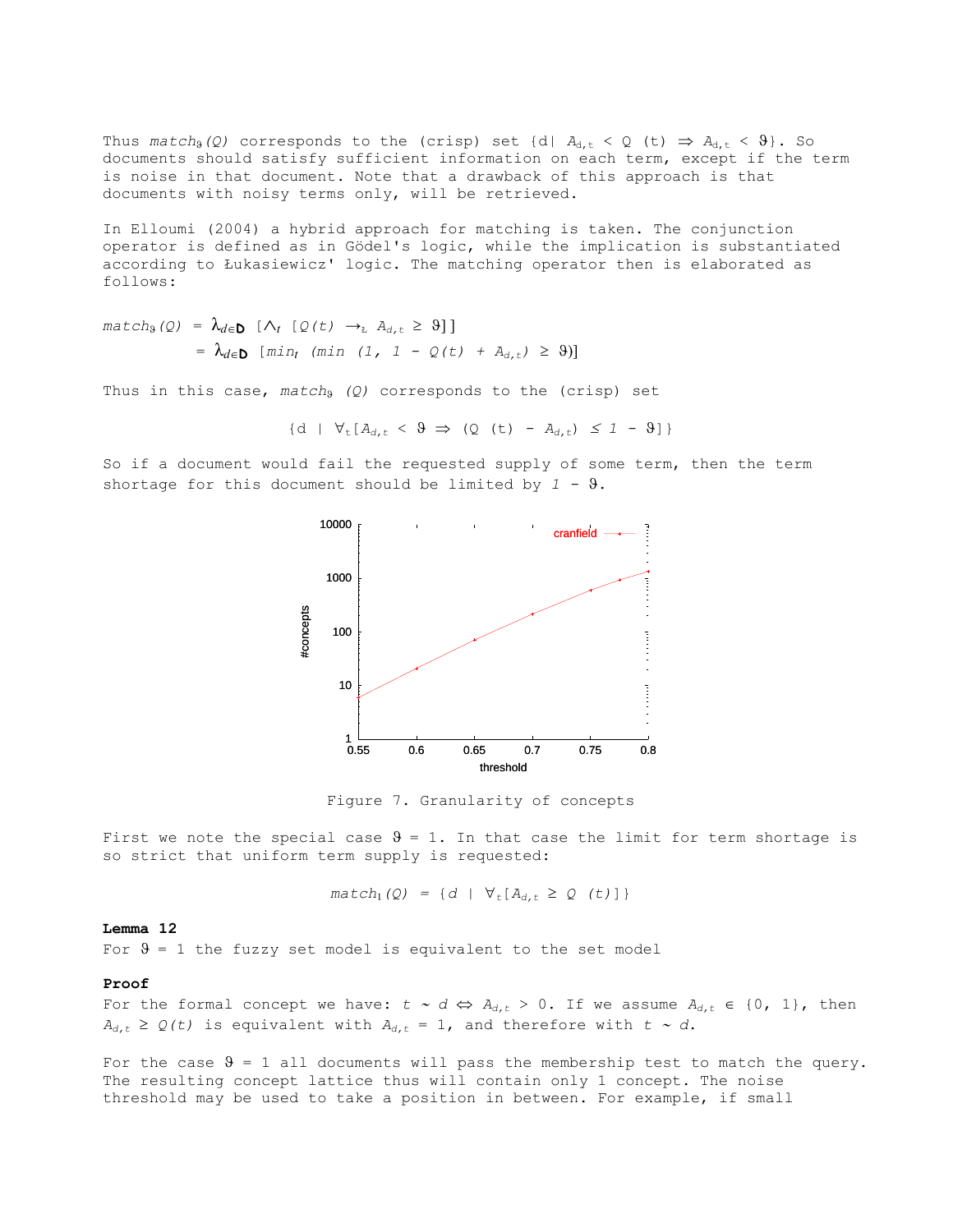variation is not likely to be a consequence of noise, then 9 could be chosen near to 1. If a limited number of concepts is required, then a smaller value should be taken for the noise threshold. In figure 7 we see how for an example document collection the number of concepts depends on the noise threshold. Note that the figure suggests an almost linear dependency on a logarithmic scale.

The set  $Approx(D)$  of approximations of extensional object  $D$  has been introduced as:

 $Approx(D) = {Q | index(match (Q)) = index(D)}$ 

Let  $Q$  be some query, then the associated query result reflects the degree in which the documents support the query. This query result is indexed as:

index(match(Q)) =  $\lambda_t$  [ $\Lambda_d$  [ $\Lambda_t$  [Q(t)  $\rightarrow_f$   $A_{d,t}$ ]  $\rightarrow_f$   $A_{d,t}$ ] ]

The condition index(match(Q)) = index(D) thus is formulated as:

$$
\Lambda_d \ [\Lambda_t \ [\mathcal{Q}(t) \to_f A_{d,t}] \to_f A_{d,t}] = \Lambda_d \ [D(d) \to_f A_{d,t}]
$$

This expression may be further simplified using the rules of the underlying logic.

#### THE DUAL SEARCH ENGINE

In this section we show how dualistic systems can be used in practice. As an example of the theory we describe the so called dual search engine. A simple prototype, called DUALITY, is discussed to show its behavior and to provide a flavor of its look and feel.

The general architecture of the dual search engine is presented in figure 8. The search engine internally uses the standard vector model for document representation. The documents are characterized by keywords. A more challenging test would be to use more elaborated characterizations like index expressions (Grootjen 2004), which have shown to perform better as a vehicle for query by navigation than keywords do.

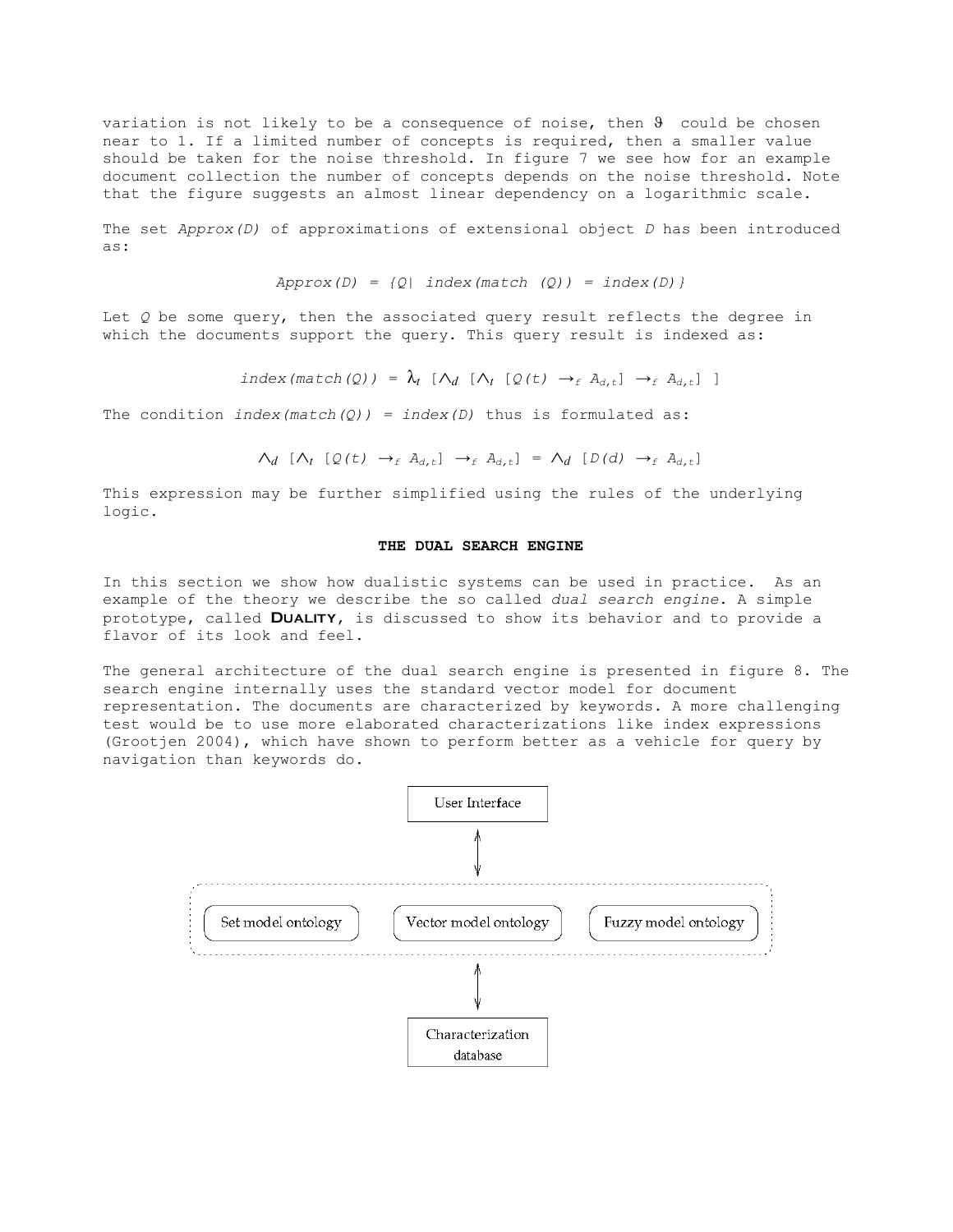From the document representations **DUALITY** constructs the ontologies for the vector model approach (section 3.1), the set model approach (section 3.2) and the fuzzy model approach (section 3.3).

A typical state of the dual search engine during interaction with a searcher is an overview that displays both the intensional and extensional object that manifest the searchers current focus. The relation between these two objects is the consequence of the previous step of the searcher.



Figure 9. Interaction state of dual search engine

From the current state the engine is ready to process the following kinds of request made by the searcher:

- 1. shift focus,
- 2. refine focus,
- 3. shift conceptual view.

The searcher may shift focus by either entering a new intensional or a new extensional object as base for further exploration.

**Q1.** After entering a query  $q$ , the engine evaluates the search result match(q). This will produce the conventional list of documents, ordered by relevancy.

Q2. After entering a weighted set d of documents, the engine will produce a common description by evaluating index(d). This will produce a list of terms, ordered by their weight.

Furthermore, the dual search engine makes it possible to refine the current focus by further elaboration on the results obtained. This feedback process is displayed in figure 10. Note that this process has a clear resemblance with the stratified architecture (see Bruza, 1992), as this architecture also has a separation in a hyperindex and a hyperbase. The contrast to the stratified architecture is that the primary focus of the stratified architecture is the support of Query by Navigation. The focus of the dual search engine is on exploiting the ability to switch between hyperbase and hyperindex.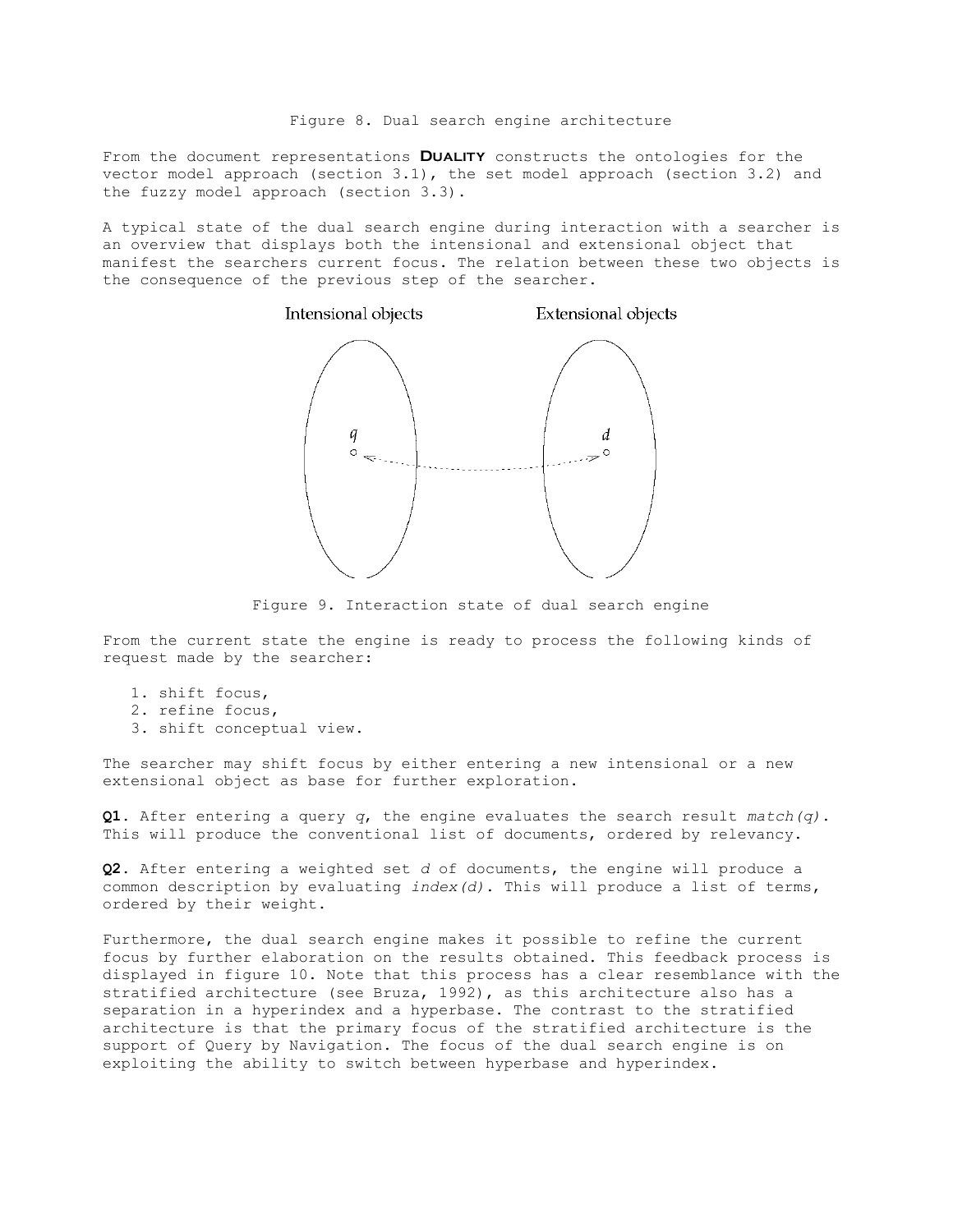R1. The result r of a match-operation may be used to create a new query  $q$  Op  $index(r)$ . This new query then is evaluated by the dual search engine, producing match(q  $Op$  index( $r$ )).

R2. The result  $r$  of an index-operation may be used to create a new weighted set of documents d  $Op$  match(r). This new set is evaluated by the dual search engine, producing index(d  $Op$  match(r)).



Figure 10. Feedback loop during searching

During a search quest, it may be profitable to change conceptual view. For example from a view directed towards the main semantic components (the vector model approach) to a more complete view (the set model approach). This is especially useful in combination with the approximation functions. The reason for approximation is that there will be no 1-1 correspondence between the concepts from the different conceptual views. In case we want to switch from underlying dualistic model, the following steps are useful:

P1. A query  $q$  is approximated by a set  $Approx(q)$  of extensional objects.

P2. An extensional object  $d$  is approximated by a set  $Approx(d)$  of queries.

Using these kind of requests, the searcher can employ the dual search engine in several ways.

Query by example A searcher may offer the dual search engine a document d that is very much alike the kind of documents wanted. The dual search engine determines these documents by evaluating match  $(index/(d)))$ .

The searcher may also use this for relevance feedback, by selecting a relevant subset from the initial query result.

Document contents Offering a document (or a set of documents) to the dual search engine may also be done in order to get an impression of its contents.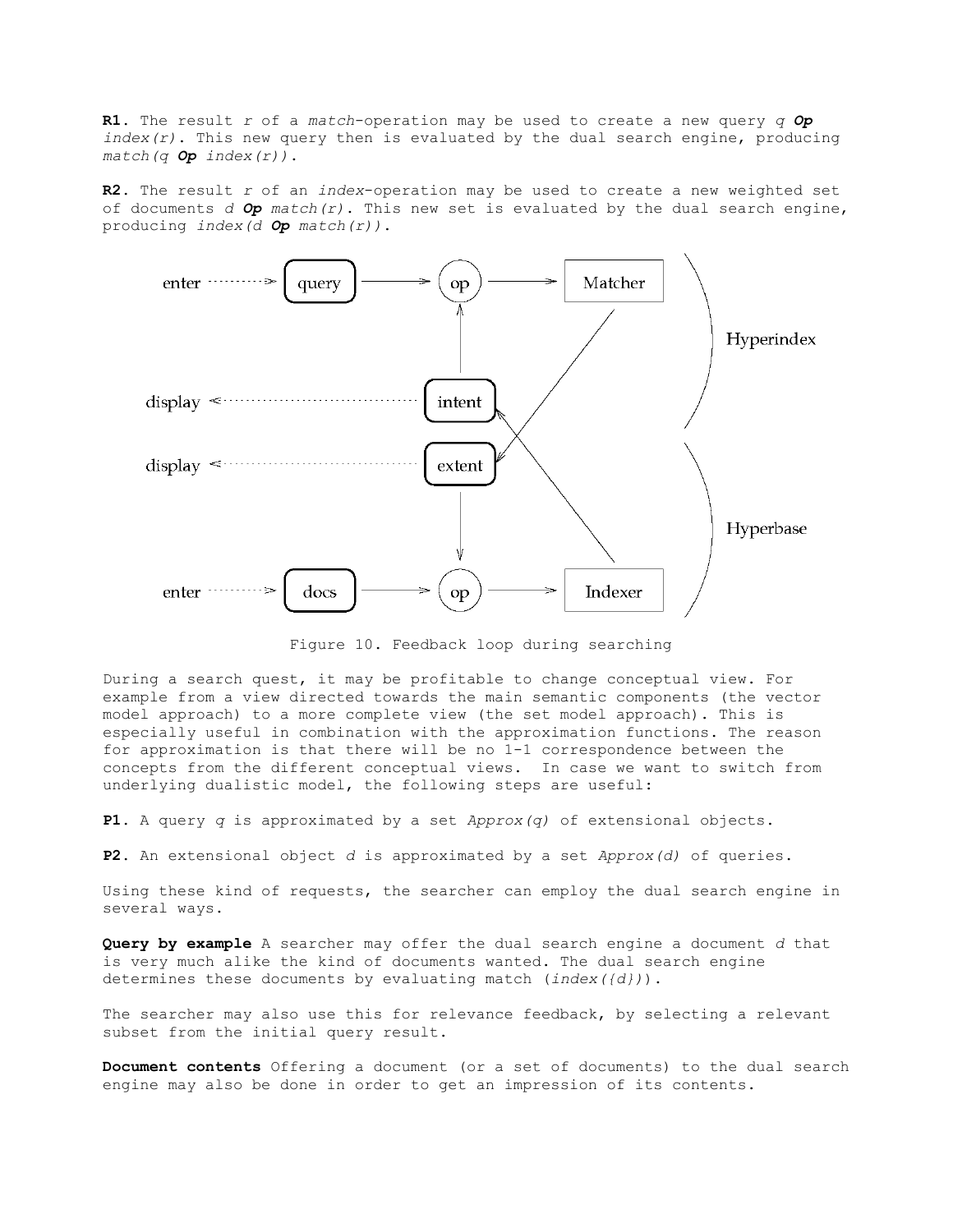Coverage After entering a query  $q$ , the dual search engine evaluates match({ $q$ }). After inspecting some document  $d$ , the searcher might conclude a partial satisfaction of the information need (Bommel, 2005). This can be done by requesting the dual search engine to extract the characterization index  $({d})$ from the original query  $q$ , leading to a new query for evaluation.

In subsection 4.1 we describe the elementary searching process, showing the operations of shifting and refining focus. In subsection 4.2 changing conceptual view is further discussed.

# A Sample Session

We now demonstrate how a searcher may perform a search using the dual search engine DUALITY. The results are calculated by the BRIGHT system (see Grootjen, 2004), an generic tool for experimental Information Retrieval research. The underlying collection is the Cranfield Collection (see Cleverdon, 1967).

# Query by Example

Suppose a searcher wants to know about problems associated with high speed aircraft. As an initial attempt the query 'high speed aircraft' is entered into the search engine (figure 2) which produces a classical ranked list of documents (see figure 11). Notice that the output of the search engine has two different panels, one called the Intensional View containing the (weighted) entered query keywords, and one called the Extensional View which shows the set of ranked documents.



Figure 11. Ranked list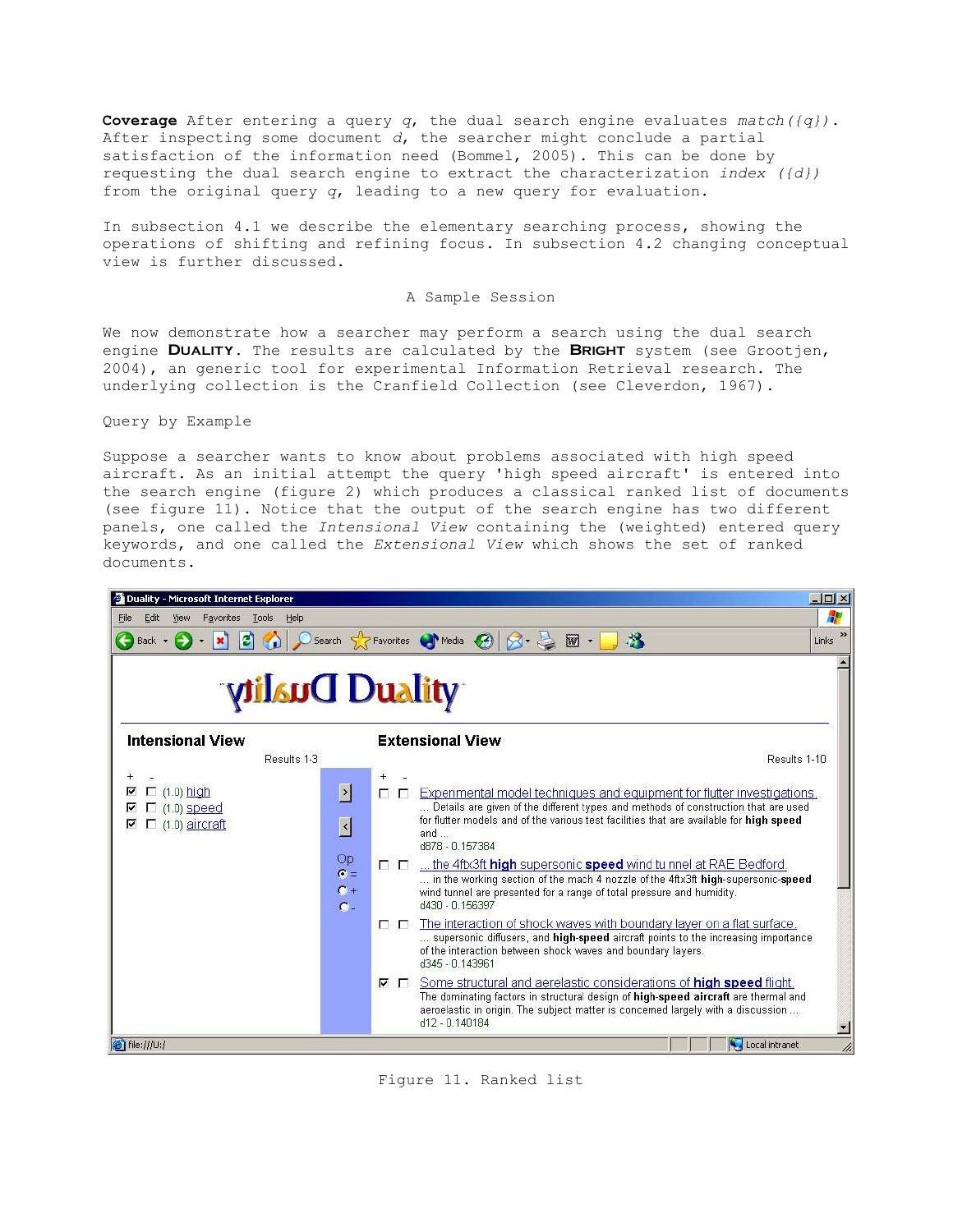After inspecting the document titles and excerpts of the top 10 ranked documents, the searcher assesses the  $4<sup>th</sup>$  document (d12) to be relevant, and selects the document's checkbox.



Figure 12. Retrieval performance

Since the selected document covers the desired topic area, the user decides to use 'Query by Example'. This is done in two steps: first the corresponding Intensional object is created by pressing the index button (the button marked with the symbol >). This will update the Intensional View panel and shows a new list of weighted terms. The second step is to update the Extensional View panel using these new terms. This is done by pressing the match button (the button marked with the symbol <). The result, depicted in figure 13, shows the new list of documents. Since this query is part of the Cranfield Collection, and therefore accompanied by relevance judgments, we can calculate the performance of the retrieval result. Not surprisingly, the performance improved drastically (see figure 12). Note that, in contrast to the example, more than one document can be selected when performing Query by Example.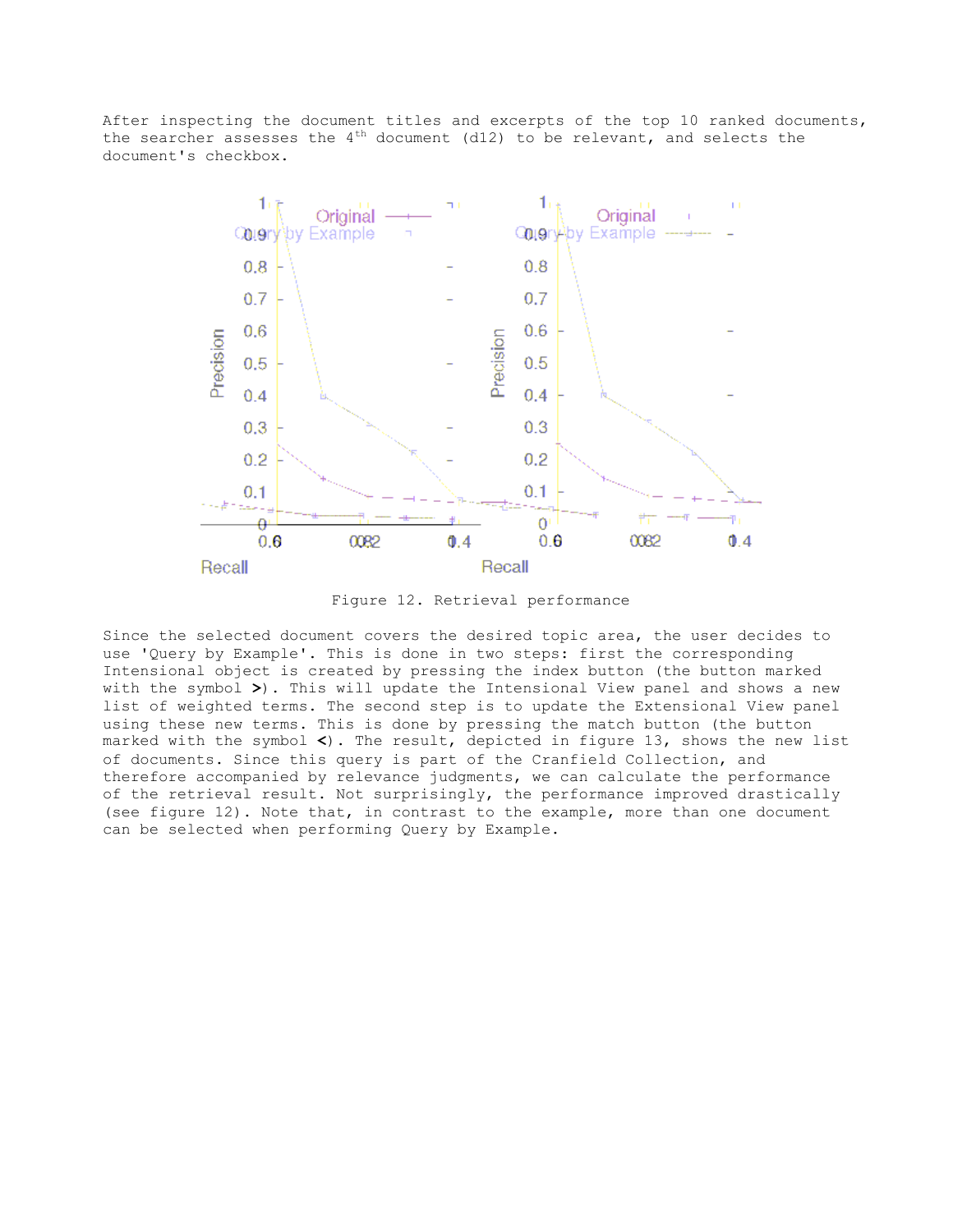

Figure 13. Query by example

#### Coverage

In the previous example a document selection is used to create a new set of terminals, which is directly used as input to a subsequent match call; the original query terminals are replaced by the new ones. DUALITY offers the possibility to do more than that: in some cases we don't want the old terminal set to be replaced  $(Op =)$ . So two simple operators are implemented allowing the user to add  $(Op +)$  or subtract  $(Op -)$  the index or match result to the current set. Another possibility is to modify the resulting terminal list before invoking the index function: the searcher might add or penalize terminals.

These operators can be used to disambiguate the original query: for example a query about operating systems returns pages about Linux which we want to ignore. Or when our information need is already partly covered, and we are looking for additional (new, residual) information.

Note that after selecting a relevant document, and invoking index with Op + followed by a match is equivalent to applying the standard Rocchio technique for relevance feedback (see for example Baeza-Yates (1999).

# Crossing The Boundary

We will conclude this example section by showing the benefits of combining two dualistic ontologies: we will show how the vector space model and the fuzzy model can be combined to yield one powerful search tool.

Suppose a searcher as an information need described as query 173 of the Cranfield collection: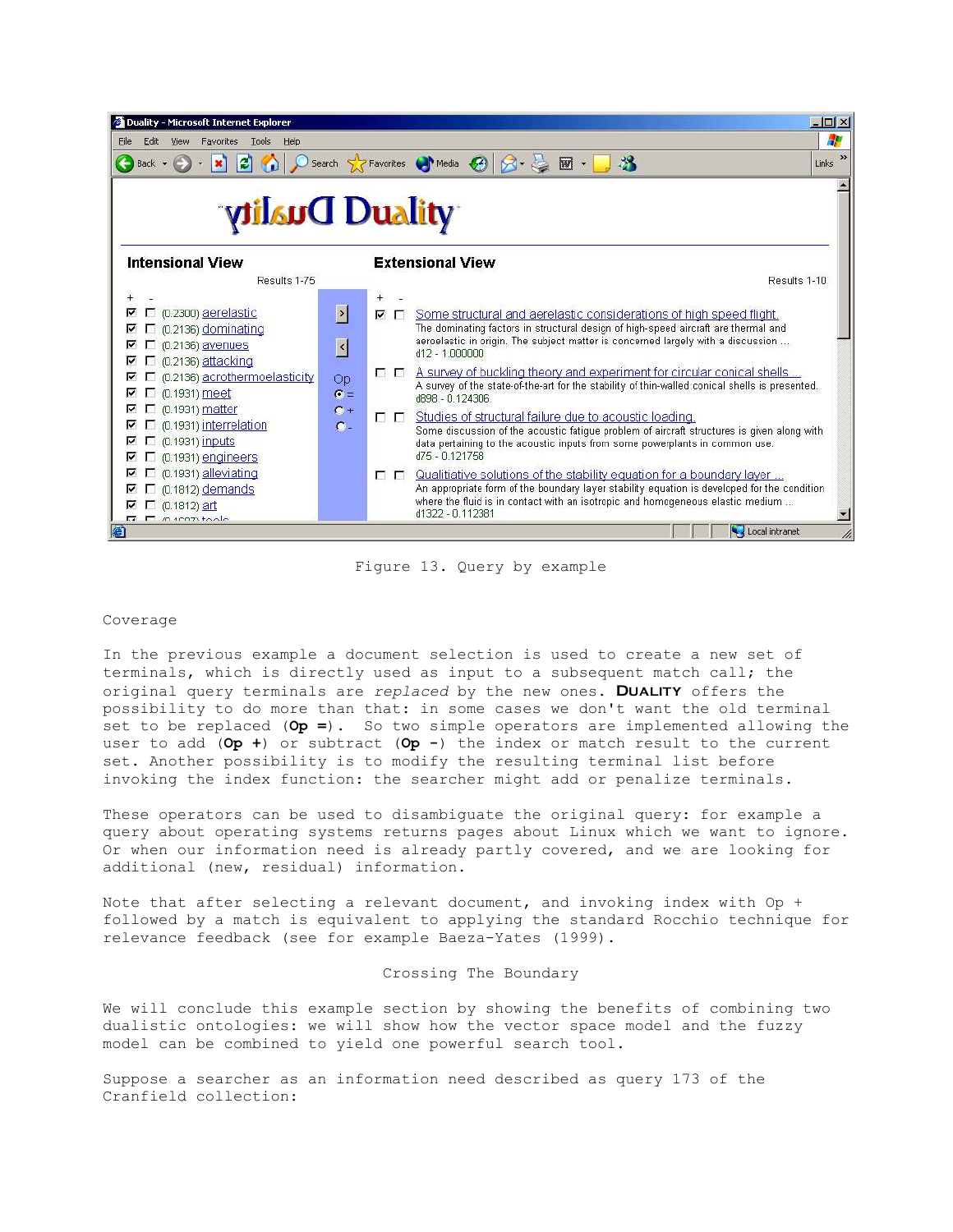References on Lyapunov's method on the stability of linear differential equations with periodic coefficients.

From the relevance judgment we know that there are only 3 relevant documents in the collection. Assume that during (vector space based) browsing the searcher finds the relevant document d532. Instead of using Query by Example or Relevance feedback, the searcher decides to switch to the fuzzy concept model (In our example, the fuzzy concept lattice is generated with threshold 0.775 and contains 993 concepts}.



Figure 14. Switching to fuzzy concept model

Using the approximation function DUALITY presents the fuzzy concept containing d532 with its fuzzy terminal set. One of the extra features of the conceptual model is that the concepts are ordered. This enables the user to navigate to related concepts (Query by Navigation). As shown in figure 14 the searcher can beam down to the bottom concept of the lattice or beam up to 3 different superconcepts. After inspecting the terminals presented by the concepts, the searcher decides to beam up to the concept containing both d532 and d367 (which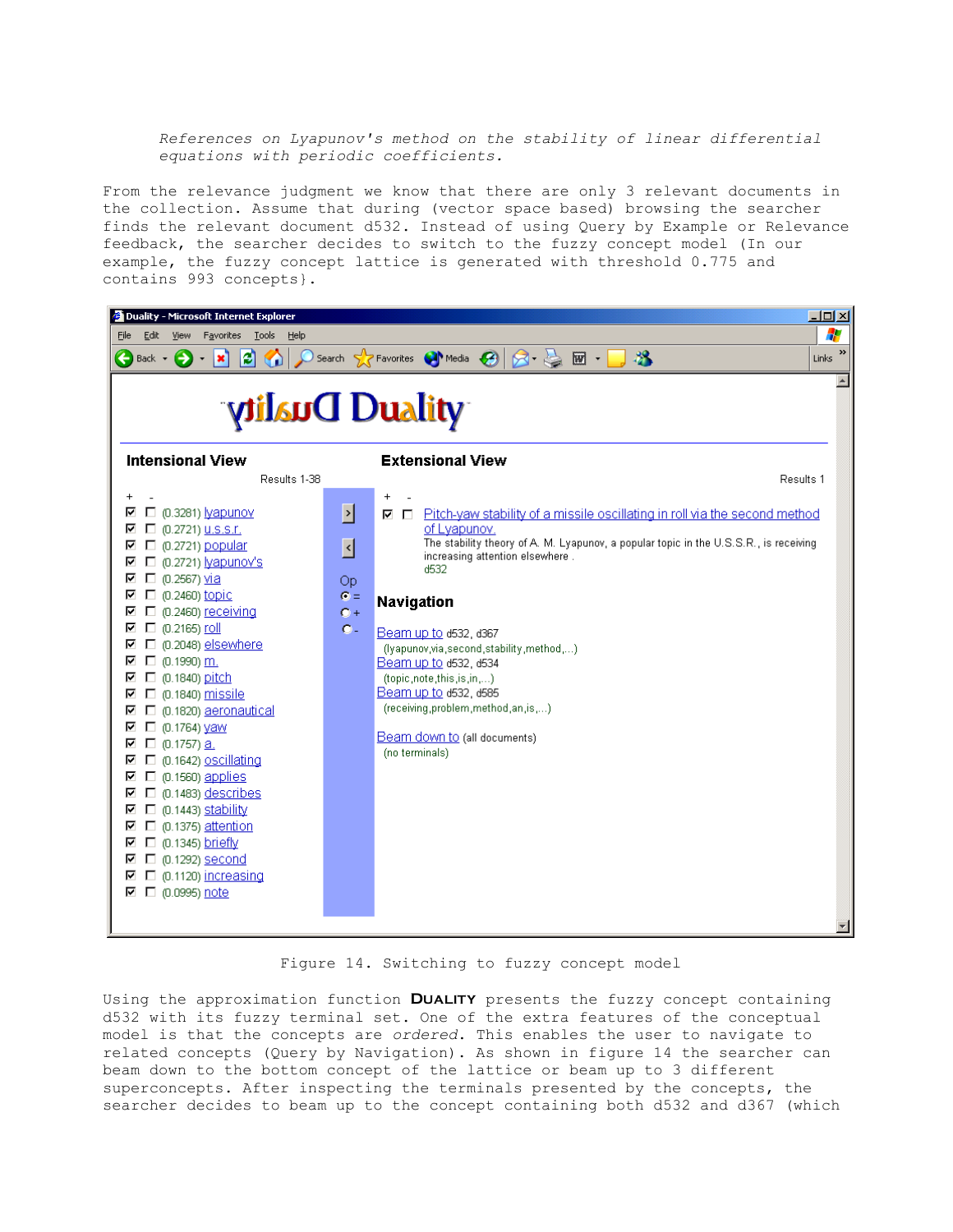happen to be both relevant). The process of beaming up increases the extension, and reduces the intention. This is clear when we look at the result (figure 15): the list of terminals is shorter since it covers two documents. In this new fuzzy concept the searcher can beam up to the top concept of the lattice, beam down back to the concept containing only d532, or beam down to the concept of document d367. If the searcher switches back to the vector space model, doing a Query by Example of the two found documents, he will get a ranked document list as extension, with the three relevant documents ranked 1, 2 and 3.



Figure 15. Beaming up

## CONCLUSIONS

In this paper we have introduced the concept of dualistic ontologies, discussed properties of such ontologies, and related them to some well-known retrieval models. In order to demonstrate their usefulness, dual search engines have been introduced and illustrated by a sample session of its prototype DUALITY.

Further research may be directed towards further elaboration of the theoretical framework, and towards large scale experiments. The prototype DUALITY is based on the BRIGHT system (see Grootjen, 2004), which has successfully been applied in a large scale TREC experiment. The construction of a concept lattice can become a limiting factor, especially for the set model, as the number of concepts could possibly grow exponentially (in practice smaller upper bounds seem valid). The fuzzy model seems to be a good candidate to scale between completeness and feasibility in that case.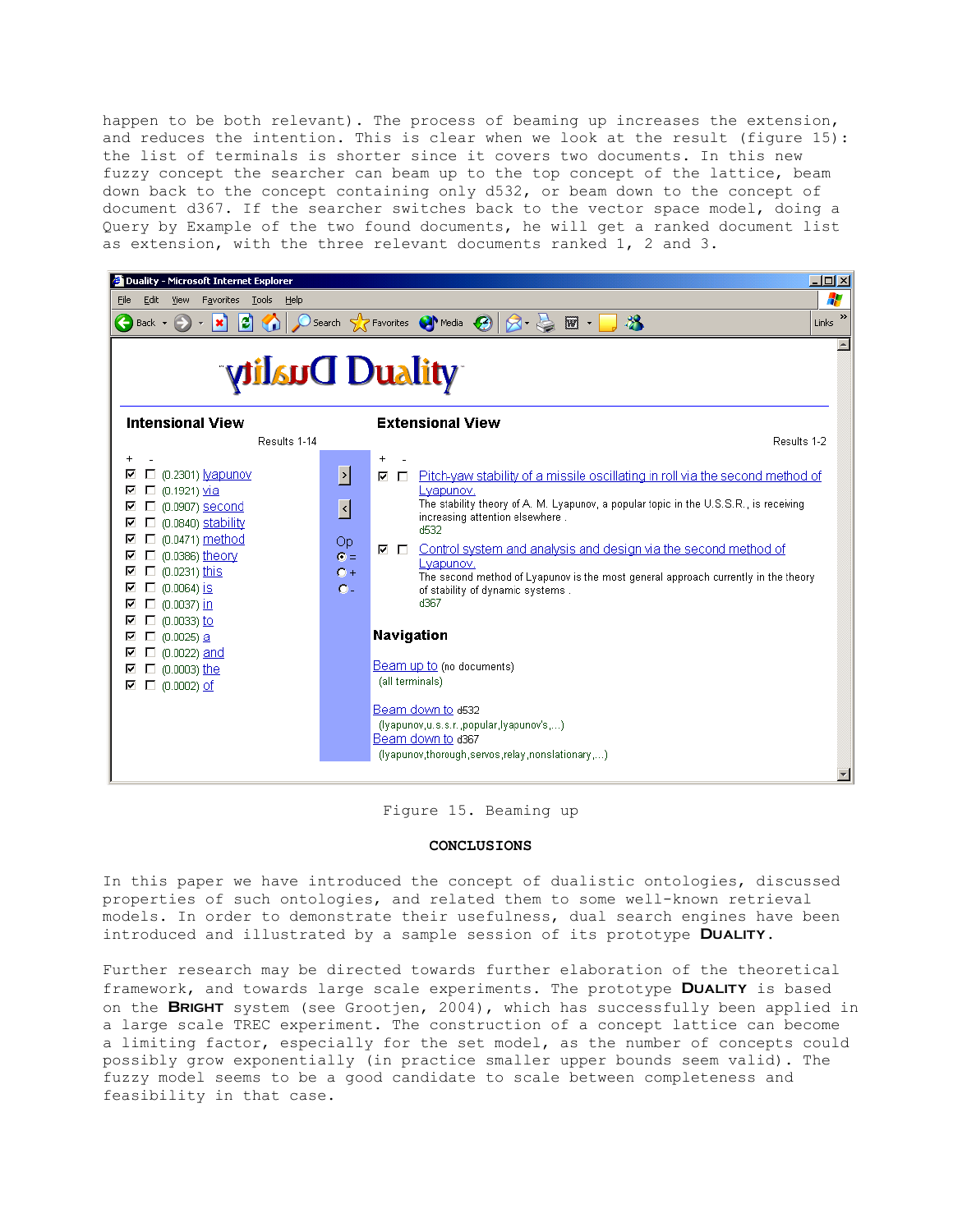By using a reference set of documents, the dualistic approach can be used to compare different retrieval models based on their indexing and matching algorithm. We feel that this also may be useful in the context of ontology negotiation (see for example Bailin, 2001), where the need for explicit ontologies is crucial for the ontology negotiation process (ONP).

Another application could be in the context of user profiling and collaborative approaches. For example, a dualistic view on customers and purchased products would lead to a conceptual view on customers taste.

Further investigations might consider the question of how the combination of several dualistic ontologies may offer further opportunities for searchers to improve their retrieval effectiveness.

#### BIBLIOGRAPHY

Baeza-Yates, R., & Ribeiro-Neto, B. (1999). Modern Information Retrieval, Addison-Wesley.

Bailin, S. & Truszkowski, W. (2001). Ontology negotiation between scientific archives. Proceedings of the Thirteenth International Conference on Scientific and Statistical Database Management (SSDBM 2001). IEEE Press, July 2001.

Berners-Lee, T. & Hendler, L. & Lassila, O. (2001). The semantic web. Scientific American, May 2001, 35-43.

Berry, M.W. & Dumais, S.T. & O'Brien, G.W. (1995). Using linear algebra for intelligent information retrieval. SIAM Review, 37(4) 573-595.

Bommel, P. van & Weide, Th.P. van der. (2005) Measuring the incremental inforation value of documents. Information Sciences, (to appear).

Bruza, P.D. & Weide, Th.P. van der. (1992). Stratified hypermedia structures for information disclosure. The Computer Journal, 35(3) 208-220.

Cleverdon, C.W. (1967). The cranfield tests on index language devices. Aslib Proceedings, 173-194.

Crestani, F. & Rijsbergen, C.J. van. (1995). Information retrieval by logical imaging. Journal of Documentation, 51 3-17.

Deerwester, S.C. & Dumais, S.T. & Landauer, Th.K. & Furnas, G.W. & Harshman, R.A. (1990). Indexing by latent semantic analysis. Journal of the American Society of Information Science. 41(6) 391-407.

Elloumi, S. & Jaam, J. & Hasnah, A. & Jaoua, A. & Nafkha, I. (2004) A multilevel conceptual data reduction approach based in the lukasiewicz implication. Information Sciences, 163(4) 253-262, June 2004.

Farquhar, A., Fikes, R., Rice, J. (1996). The ontolingua server: A tool for collaborative ontology construction. Technical Report KSL 96-26, Stanford University, Knowledge Systems Laboratory, Stanford, 1996.